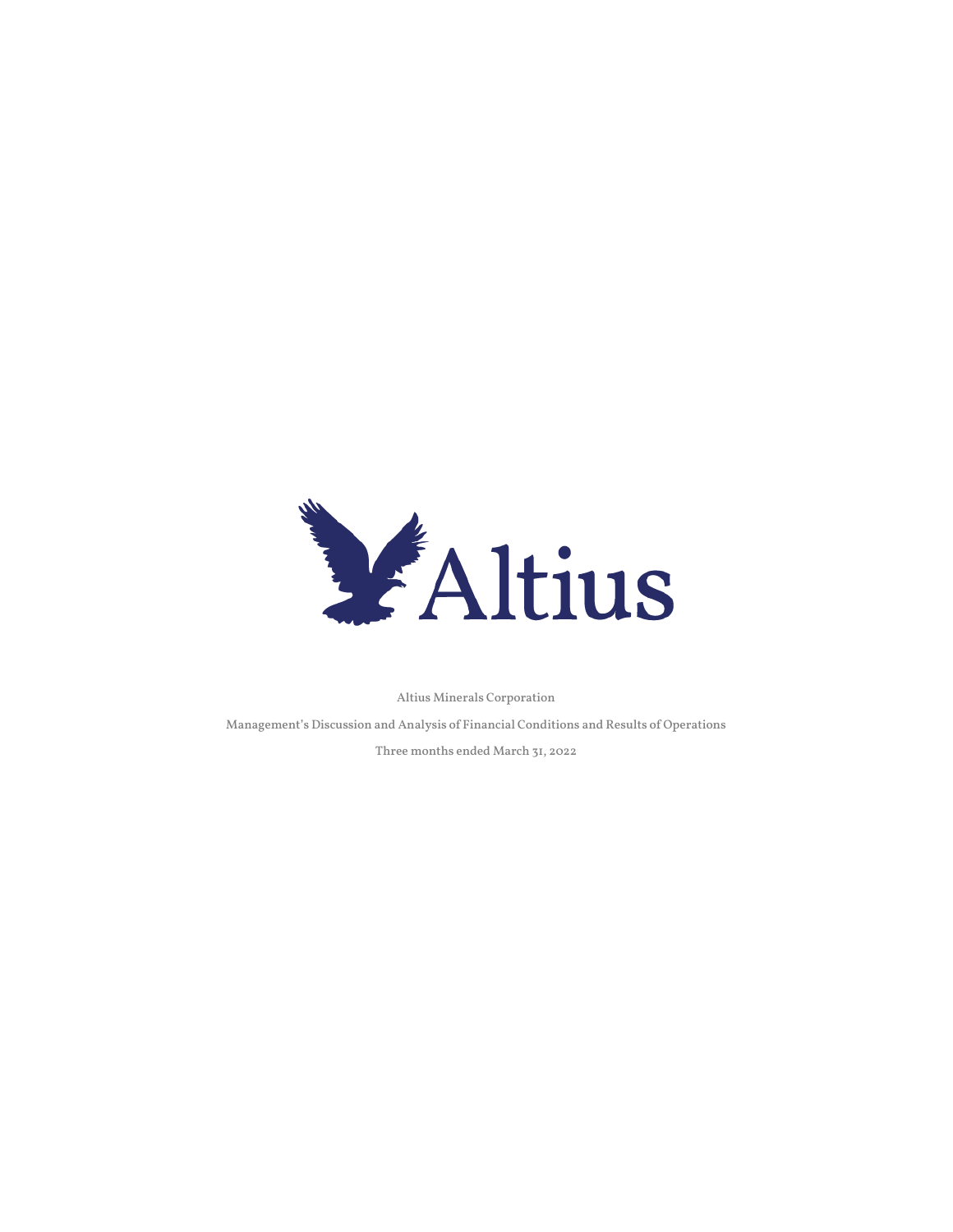This Management's Discussion and Analysis ("MD&A") should be read in conjunction with the Corporation's consolidated financial statements for the three months ended March 31, 2022 and related notes. This MD&A has been prepared as of May 10, 2022.

Management's discussion and analysis of financial condition and results of operations contains forward–looking statements. By their nature, these statements involve risks and uncertainties, many of which are beyond the Corporation's control, which could cause actual results to differ materially from those expressed in such forward-looking statements. Readers are cautioned not to place undue reliance on these statements. The Corporation disclaims any intention or obligation to update or revise any forward-looking statements, whether as a result of new information, future events or otherwise.

Additional information regarding the Corporation, including the Corporation's continuous disclosure materials, is available on the Corporation's website a[t www.altiusminerals.com](http://www.altiusminerals.com/) or through the SEDAR website a[t www.sedar.com.](http://www.sedar.com/)

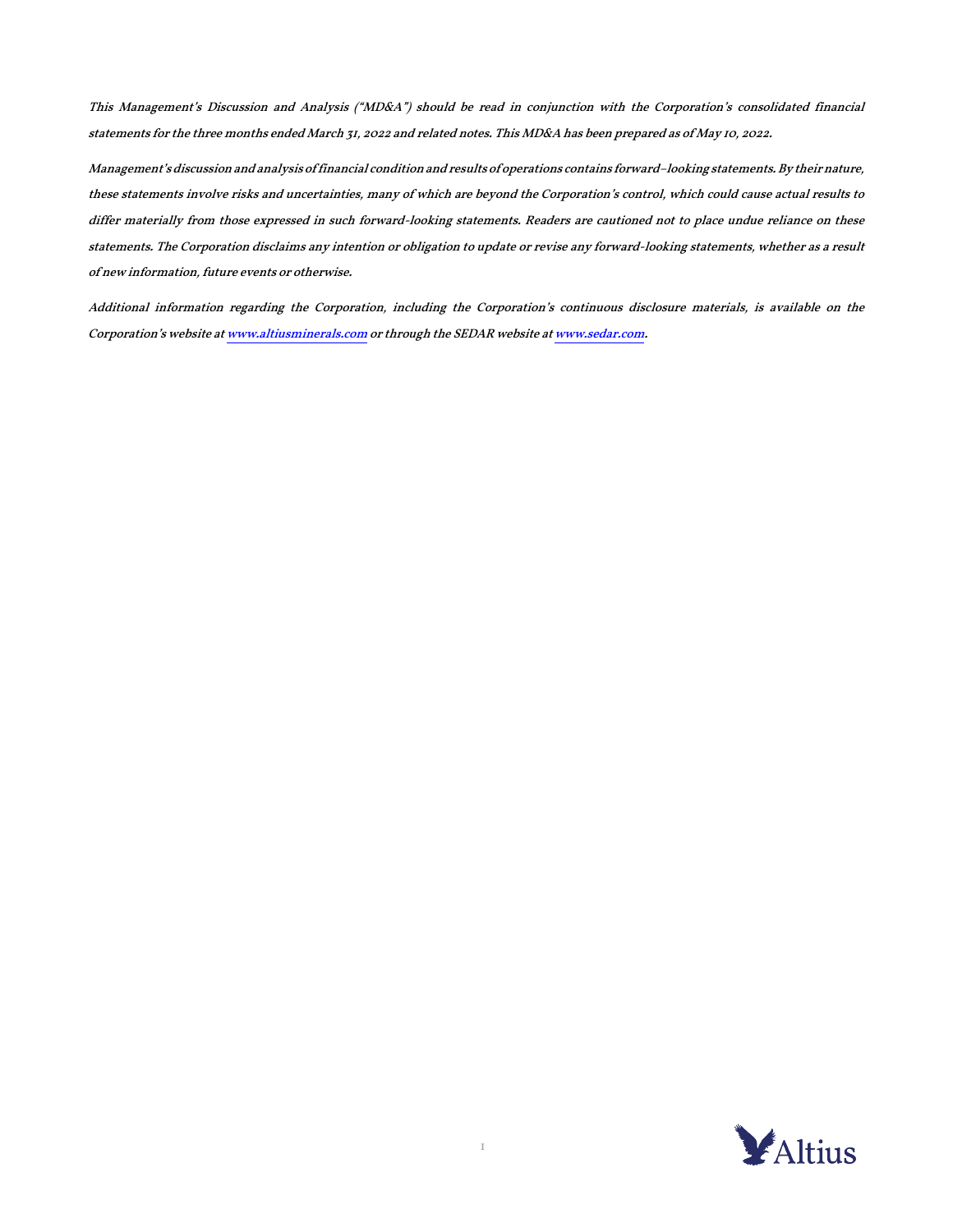### Description of Business

The Corporation manages its business under three operating segments, consisting of (i) the acquisition and management of producing and development stage royalty and streaming interests ("Mineral Royalties"), (ii) the acquisition and early stage exploration of mineral resource properties with a goal of vending the properties to third parties in exchange for early stage royalties and minority equity or project interests ("Project Generation") and (iii) its majority interest holding in publicly traded Altius Renewable Royalties Corp. (TSX: ARR) ("ARR"), which is focused on the acquisition and management of renewable energy investments and royalties ("Renewable Royalties").

The Corporation's diversified mineral royalties and streams generate revenue from 12 operating mines located in Canada (10), the United States (1), and Brazil (1) that produce copper, zinc, nickel, cobalt, potash, iron ore and thermal (electrical) coal (see Appendix 1: Summary of Producing Royalties and Streaming Interests). The Corporation further holds a diversified portfolio of pre-production stage royalties and junior equity positions that it mainly originates through mineral exploration initiatives within a business division referred to as Project Generation. The Corporation holds a 59% interest in ARR, which through a jointly controlled entity, Great Bay Renewables LLC ("GBR"), holds royalties related to renewable energy generation projects located primarily in the United States. Certain funds managed by affiliates of Apollo Global Management, Inc. (the "Apollo Funds") represent the other party to the joint venture.

Additional information on the status of these royalty interests is available in Appendix 2: Summary of Exploration and Pre-Production Stage Royalties and Appendix 3: Summary of Operational and Development Renewable Energy Royalties of this MD&A.

# Strategy

The Corporation's broader strategy is to grow a diversified portfolio of long-life royalties related to assets and commodities that benefit from and support sustainability linked, macro-scale structural trends, including the transition from fossil fuel to renewable based electrical generation; transportation electrification; lower emission steel making; and agricultural yield demand growth.

The Corporation seeks royalty interests in projects with large potential resource lives in order to maximize future option value realization potential. The long average resource lives that remain for most of our current portfolio of royalties is a key strategic differentiator for Altius within the broader natural resource royalty sector. Extensive resource lives are considered by the Corporation as excellent predictors of project duration extensions and production rate expansions. Such occurrences typically require capital investments by the operators, but as a royalty holder Altius pays no share of the costs incurred to gain these potential incremental benefits.

Altius also grows its portfolio of Mineral Royalties by originating and adding value to mineral projects through scientific research and exploration and environmental/social licensing initiatives and then retaining royalties upon their sale or transfer to mining/development companies. This is the core function of our Project Generation business, which has a strong track record of internally creating pipeline royalties as well as earning substantial profits from the eventual monetization of corporate equity interests that are often received in addition to the long-termretained royalty interests. The Corporation believes that the royalties it creates internally can provide long-term investment returns in addition to those gained through acquisition related activity and represent another unique strategic differentiator for Altius.

Whether considering its organic Project Generation business or M&A based mineral royalty acquisitions Altius exercises counter-cyclical discipline. Commodity markets are notoriously cyclical and individual asset valuations can change dramatically in accordance with commodity price and sentiment fluctuations. Our mining royalty and mineral property acquisitions are primarily made during periods of low cyclical valuations, while operator funded organic growth investments and equity gains/liquidity events typically become more pronounced during periods of better cyclical valuation and sentiment.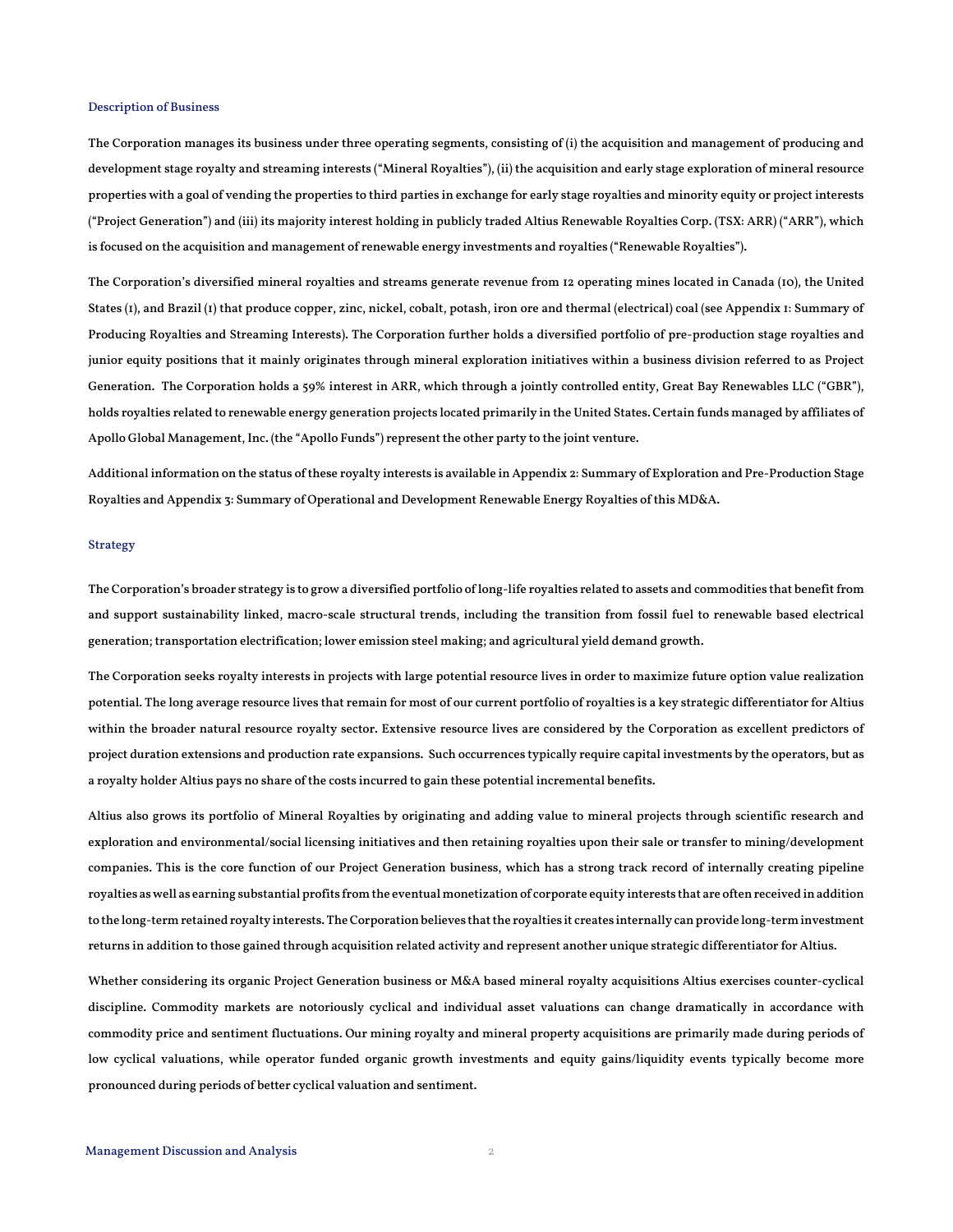Altius has also expanded its focus into royalty financing of the renewable energy sector through its founding interest in ARR, which provides direct exposure to the global transition towards cleaner energy sources. Through investments in four large US-based utility-scale wind and solar project developers and operators: Tri-Global Energy ("TGE"), Apex Clean Energy ("Apex"), Longroad Energy ("Longroad") and Northleaf Capital ("Northleaf"), ARR has begun building a portfolio of renewable royalty interests that currently represent a combined expected nameplate capacity of 3,510 Megawatts (Appendix 3) of generation capacity. In March 2021, the Corporation completed an initial public offering of ARR on the TSX. The Corporation retains approximately 59% of its common equity.

# Outlook

Most of the commodity prices that are relevant to Altius have been strengthening over the past year and in certain cases are at or near multiyear highs. These price increases have resulted in higher royalty revenues. Of potential greater long-term importance, certain commodity prices and sentiment conditions have now re-attained levels that the Corporation believes could serve to incentivize operator level asset investments - after a protracted cyclical period of weak prices and asset level growth investment. Current market conditions therefore generally favour an approach of relying upon organic growth from existing royalty holdings over the M&A based growth that characterized the Corporation's focus during the preceding cyclical down-turn. Most of the M&A activity completed during the preceding downturn was directed towards assets with favorable cost curve positions and long asset lives - as predictors of future organic growth - the signals for which are now emerging.

# Potential Growth Catalysts

On February 10, 2022 Lundin Mining announced the discovery of a new copper-gold mineralized system referred to as Saúva that is located 15 kilometers north of the Chapada Mine, on mining property over which we hold a stream interest. To date, a total of forty-seven (47) holes have been reported that define a mineralized area measuring approximately 750 meters by 650 meters, with assay results reported for 29 holes (see Lundin Mining Press Release dated February 10, 2022). Lundin Mining recently indicated that further drilling results in 2022 has expanded the Saúva mineralized area to 1,000 meters by 750 meters and the system remains open in all directions. Lundin has stated that this discovery supports their view that numerous opportunities exist to increase the size and quality of our Mineral Resource base at Chapada. Lundin Mining has also commented that as delineation and other evaluation work continues it will consider implications of the discovery related to its ongoing expansion studies at Chapada, with these potentially including options for new dedicated processing facilities for Saúva or the incorporation of ore trucking to the existing mine processing facilities.

Lundin Mining also commented that Chapada expansion studies are ongoing, including evaluation of a scenario which would potentially increase annual processing capacity to 32 Mt per annum from the current 24 Mt per annum. Altius advises that under its copper streaming agreement dated March 31, 2016 an expansion that increases copper production by at least 33% relative to a June 1, 2016 reference date results in a reduction in the copper stream rate payable to Altius from 3.7% to 2.65%. Any additional increases in the copper production rate beyond 33% will not however result in any further stream rate reductions. The stream rate also reduces to 1.5% when 75 million pounds of copper have been delivered under the stream (with approximately 23 million pounds of copper delivered to the end of 2021 over the initial approximately 5 year period since the agreement was entered into).

Lithium Royalty Corporation, of which Altius is a co-founding 12.6% shareholder, continued to build out its portfolio with the total number of project royalties acquired since inception in 2018 amounting to 17. These include a tonnage based royalty on Allkem's producing Mt. Cattlin Mine in Australia and gross royalties on each of Zijin Mining's Tres Quebradas project in Argentina, Sigma Lithium's Groto do Cirilo project

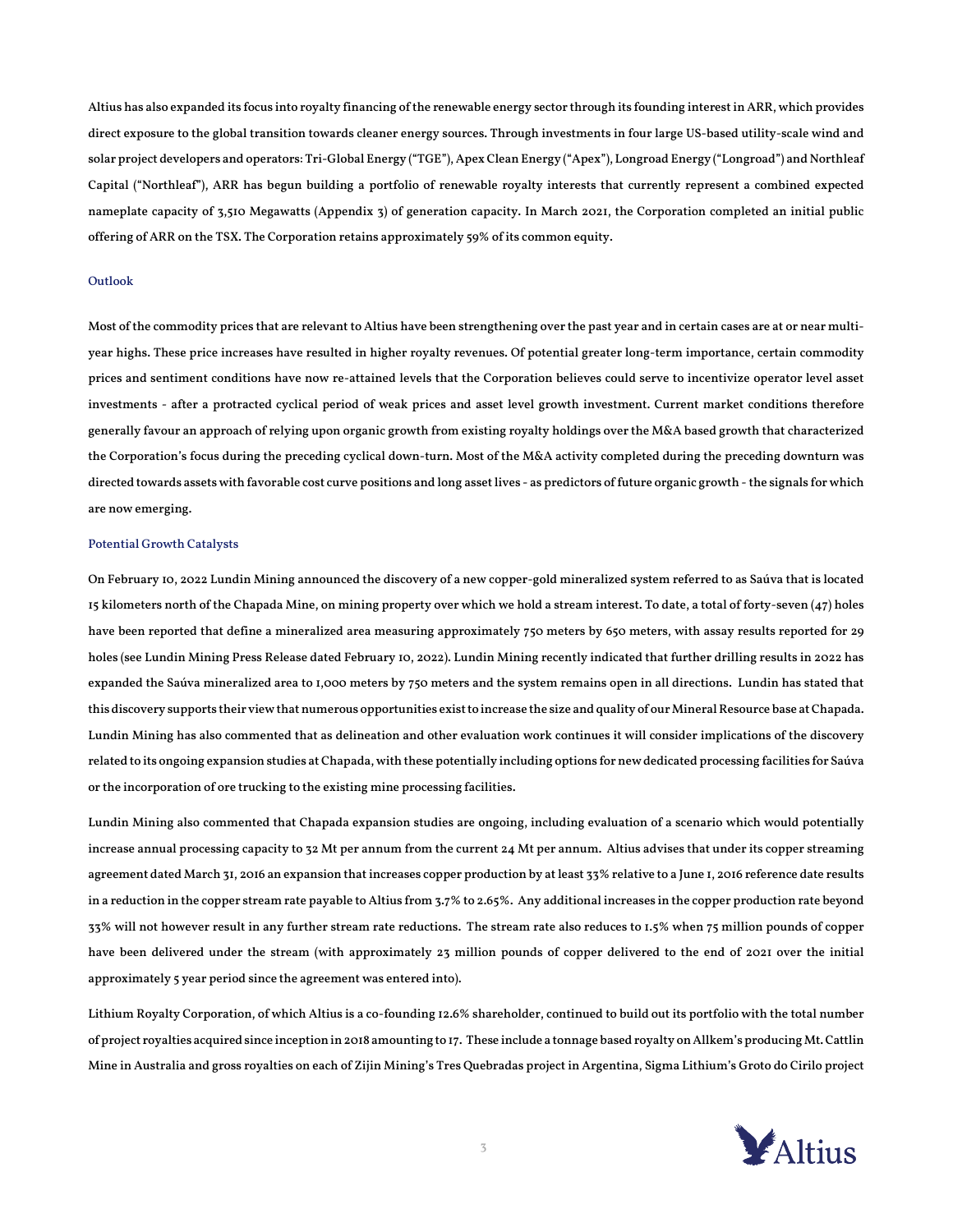in Brazil and Core Lithium's Finniss project in Australia. In 2021, Zijin Mining acquired Tres Quebradas by way of its acquisition of Neo Lithium and each of Sigma and Core announced project construction decisions.

Adventus Mining Corporation ("Adventus") announced that it entered into a definitive Precious Metals Purchase Agreement with Wheaton Precious Metals International Ltd., a wholly-owned subsidiary of Wheaton Precious Metals Corp., and a binding engagement for an Offtake Financing Agreement with Trafigura Pte Ltd, for a total of US\$235.5 million to advance and, following a construction decision, build the Curipamba Project.

With respect to iron ore, the Rio Tinto controlled Iron Ore Company of Canada ("IOC") mining complex in Labrador is continuing to operate within established production ranges while continuing to benefit from structural premium pricing levels for its high-quality iron ore products, which include blast furnace and direct reduction pellets and concentrates. These premiums highlight the increasing importance and value of high purity inputs, which result in lower unit-based carbon and other emissions during steelmaking. IOC has also recently permitted new mining areas that are expected to significantly expand the life of its operations and is also making debottlenecking and growth-based capital investments designed to increase incremental production levels and potentially realize nameplate production capacities.

Champion Iron Ore is completing studies concerning the potential development of the Kami Iron Ore project in the Labrador Trough as it considers next growth opportunities to follow completion of its current expansion of the neighbouring Bloom Lake mine. Kami contains significant resources of iron ore that are believed to be amenable to producing ultra-pure concentrate products, including those that could serve the growing Direct Reduction / Electric Arc furnace steelmaking segment. Champion has commented that its studies will include options to increase planned iron-in-concentrate grades beyond that considered by the previous project owner within its prior feasibility studies. Results of these studies are expected to be reported in the second half of 2022.

Potash fertilizer markets continue to strengthen in accordance with global agricultural market strength. Midwest US potash prices are now approaching levels not seen since the 2008 – 2009 period. We are seeing an increasing benefit from these higher prices albeit with normal pricing lags impacting royalty calculations. In addition, several of the world-class Saskatchewan mines on which we hold royalties have prebuilt excess production capacity, which is currently being ramped up in response to increasing global fertilizer demand and geopolitical supply disruptions in Belarus and Russia. Several operations that are subject to royalty also hold further identified low-cost brownfields expansion potential.

Revenues from thermal (electrical) coal royalty interests are expected to continue to diminish, with only Genesee expected to provide a meaningful contribution during the next few years before its planned conversion from coal to natural gas-based fueling. The decline and ultimate elimination of thermal coal-based revenue from Altius's portfolio is expected to coincide with the ramp up of royalty revenues from a growing list of renewable energy projects to which the Corporation has exposure through its majority shareholding in ARR. With the recent investments by ARR into operating stage projects, in addition to its prior development stage investments, the potential addressable market for and adoption of its royalty-based funding has significantly expanded. The Corporation's internal and various analyst estimates of net asset value for its indirect renewable royalty interests has already eclipsed that of its residual coal royalties – marking a successful result to our goal of transitioning from coal to renewable energy exposure.

Within the Project Generation business, demand for new projects from third parties continues to be cyclically strong with several new agreements recently executed in exchange for royalties and equity positions. The buyers of these projects have been meeting with solid capital raising success and are investing heavily in the advancement of the projects on which we hold royalties. We continue to actively invest in project generation activities with a goal of adding new early-stage mineral prospects for sale, while also actively managing our portfolio of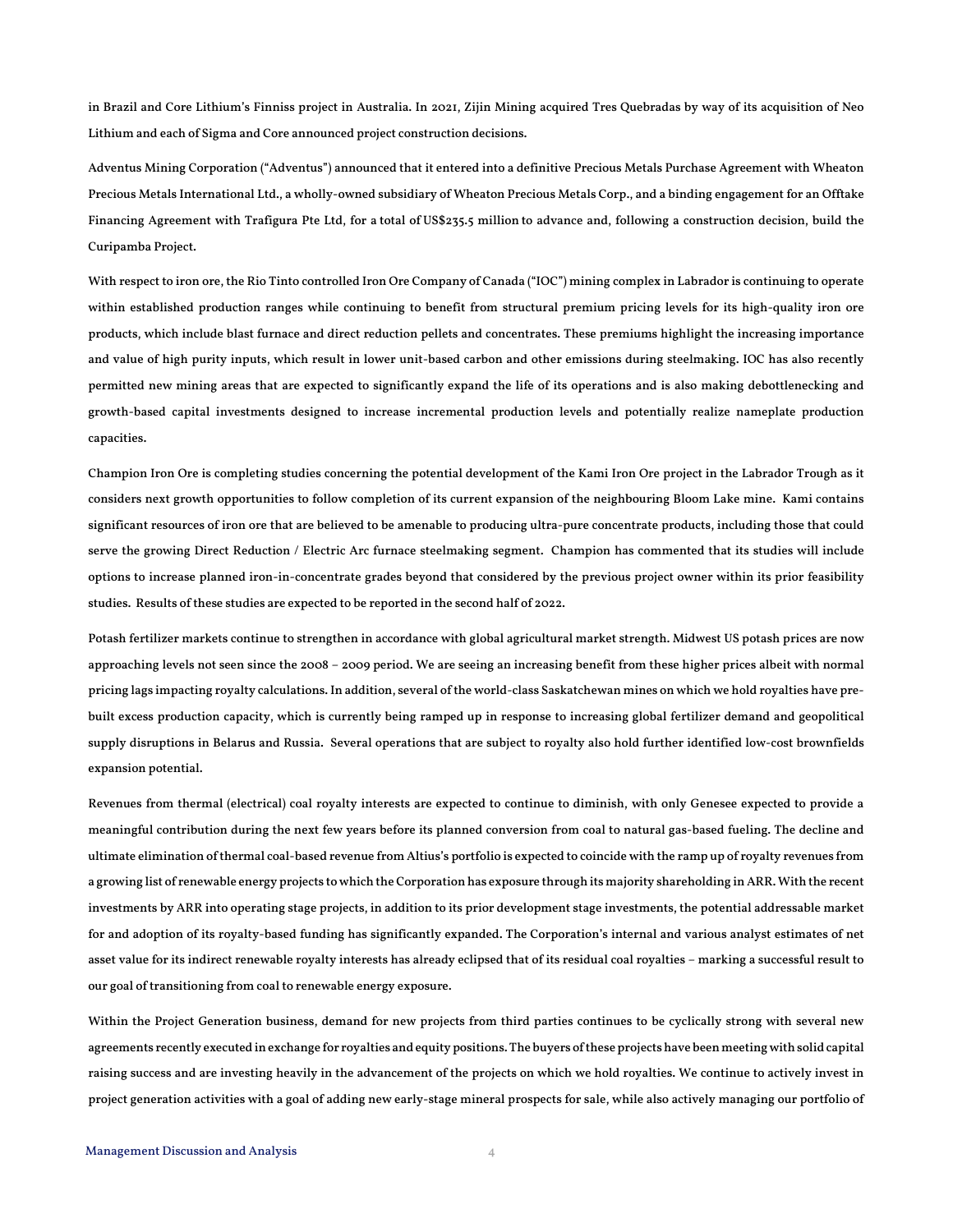related equity interests. Improved sentiment and broader market interest in the junior exploration and development sector has also resulted in greater liquidity for many of our holdings and increasing levels of equity monetization.

Altius increased its equity ownership in Orogen Royalties Inc. ("Orogen") during the quarter to 29,315,015 common shares or 16.45% of the issued and outstanding shares of Orogen before considering our additional holding of 7,115,546 share purchase warrants priced at \$0.40 per warrant. Orogen holds a 1% NSR royalty covering the Silicon project located near Beatty, Nevada which is owned by AngloGold Ashanti ("AGA"). As well, Altius directly holds a 1.5% NSR royalty covering the project. During the quarter AGA announced a maiden inferred resource of 3.37 million ounces of gold for the Central-Silicon gold discovery while also continuing to advance other discoveries within the project and royalty areas. AGA has also announced that it has begun a pre-feasibility study for this deposit and a concept study for the nearby Merlin discovery while continuing to advance additional discoveries including at the Maverick target. Orogen realized first revenue from its Ermitaño gold project royalty in Mexico that is operated by First Majestic Silver Corp. while also announcing a new gold discovery from the project at a target referred to as Luna.

# Non-GAAP Financial Measures

Management uses the following non-GAAPfinancial measures in this MD&A and other documents: attributable revenue, attributable royalty revenue, adjusted earnings before interest, taxes, depreciation and amortization (adjusted EBITDA), adjusted operating cash flow and adjusted net earnings (loss).

Management uses these measures to monitor the financial performance of the Corporation and its operating segments and believes these measures enable investors and analysts to compare the Corporation's financial performance with its competitors and/or evaluate the results of its underlying business. These measures are intended to provide additional information, not to replace International Financial Reporting Standards (IFRS) measures, and do not have a standard definition under IFRS and should not be considered in isolation or as a substitute for measures of performance prepared in accordance with IFRS. As these measures do not have a standardized meaning, they may not be comparable to similar measures provided by other companies. Further information on the composition and usefulness of each non-GAAP financial measure, including reconciliation to their most directly comparable IFRS measures, is included in the non-GAAP financial measures section starting on page 20.

### Quarterly Highlights

# Preferred Securities

Subsequent to the quarter, on April 14, 2022 Fairfax Financial Holdings Limited, through certain of its affiliates (collectively, "Fairfax") exercised 6,670,000 common share purchase warrants (the "Warrants") at an exercise price of \$15.00 per common share in the capital of Altius (each, a "Common Share") for gross proceeds of \$100,000,000. In accordance with the terms of the Warrants and the preferred security indenture dated April 26, 2017 between the Corporation and TSX Trust Company governing the Corporation's 5% subordinate preferred

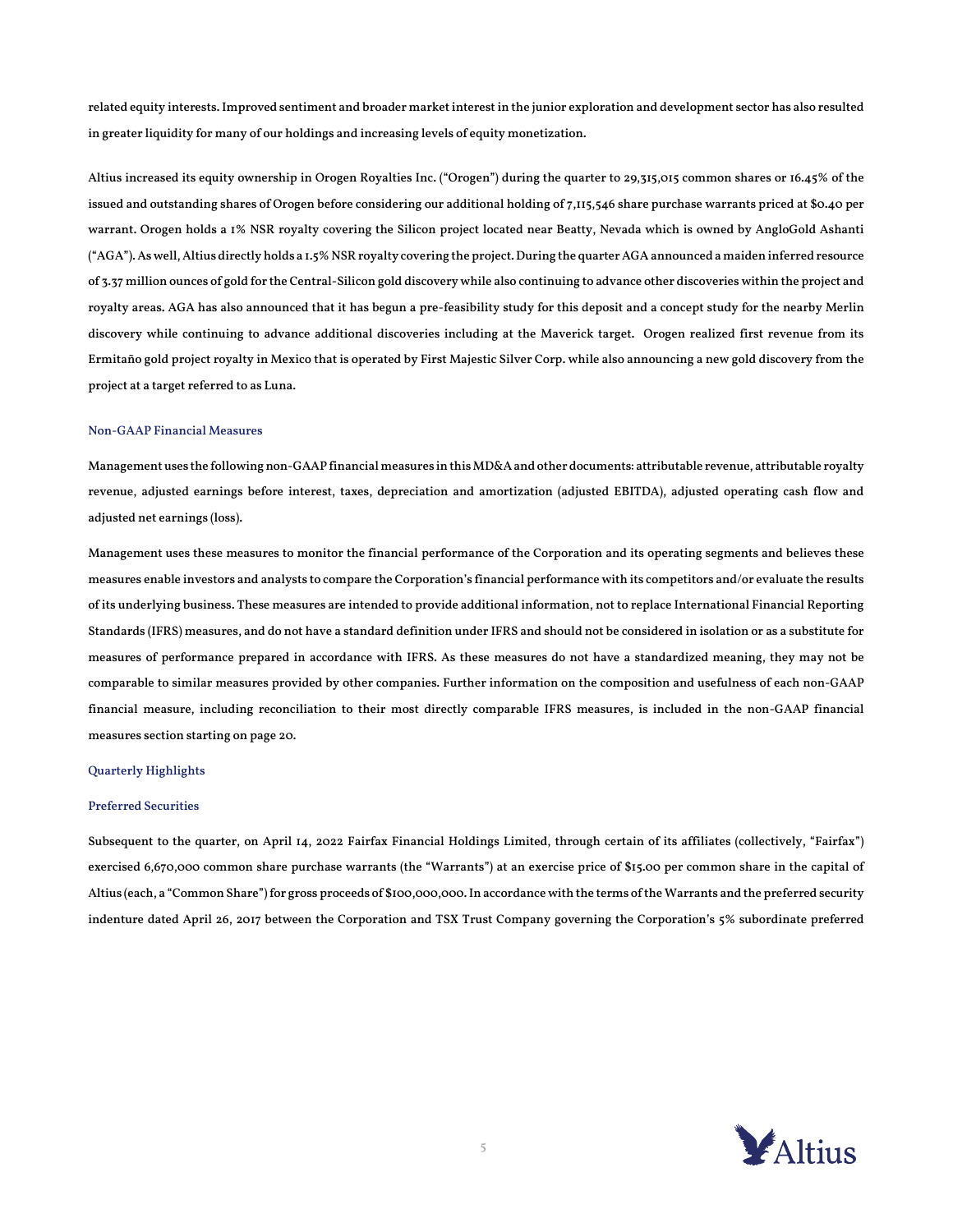securities (the "Preferred Securities"), Fairfax elected to pay the exercise price of the Warrants by surrendering its \$100,000,000 Preferred Securities to Altius for cancellation, in full satisfaction of the exercise price payable in respect of the Warrants.

As part of the redemption of the Preferred Securities, the Corporation made cash payments of \$2,086,000, which amount fully satisfies Altius' interest and certain other obligations under the Indenture.

# Cash Flow from Project Generation Equity Portfolio

During the three months ended March 31, 2022 the Corporation's new investments exceeded equity sales for a net cost of \$1,400,000 within its junior equities portfolio. During the three months ended March 31, 2021 the Corporation generated positive cash proceeds from sales in its junior equities portfolio, net of new investments, totaling \$2,500,000. The Corporation recorded \$2,878,000 in investment income related to its project generation investment in Chile.

# Invert Inc.

On March 9, 2022 the Corporation funded a US\$5,000,000 (CAD\$6,422,000) investment in the form of a secured convertible note in Invert Inc., a carbon streaming and investment company making investments into carbon credit projects and building aplatformto place the credits to corporate and individual participants to reach their decarbonization objectives. The note bears interest at a 7% annual interest rate, has a term of one year and is convertible to equity at an agreed discount upon a go-public event. This investment follows the original US\$500,000 equity investment made by Altius in December 2021.

# Capital Allocation

During the quarter ended March 31, 2022, the Corporation made \$2,000,000 in scheduled payments on its credit facilities, paid dividends of \$0.07 per common share, and paid distributions of \$1,260,000 on its preferred securities. There were 10,000 shares repurchased under its normal course issuer bid at a cost of \$165,000 during the quarter.

# Financial Performance and Results of Operations

|                                                            | Three months ended |                   |  |                |  |          |  |
|------------------------------------------------------------|--------------------|-------------------|--|----------------|--|----------|--|
| In Thousands of Canadian Dollars, except per share amounts |                    | March 31, 2022    |  | March 31, 2021 |  | Variance |  |
| Revenue per consolidated financial statements              | \$                 | 27,087 \$         |  | $17,502$ \$    |  | 9,585    |  |
| Attributable revenue                                       |                    |                   |  |                |  |          |  |
| Attributable royalty                                       | \$                 | $25,492$ \$       |  | $17,760$ \$    |  | 7,732    |  |
| Project generation                                         |                    | 2,999             |  | 408            |  | 2,591    |  |
| Attributable revenue <sup>(1)</sup>                        |                    | 28,491            |  | 18,168         |  | 10,323   |  |
|                                                            |                    |                   |  |                |  |          |  |
| Totalassets                                                | \$                 | 747,965 \$        |  | 702,038 \$     |  | 45,927   |  |
| <b>Totalliabilities</b>                                    |                    | 192,797           |  | 201,904        |  | (9,107)  |  |
| Cash dividends declared & paid to common shareholders      |                    | 2,713             |  | 2,074          |  | 639      |  |
| Adjusted EBITDA <sup>(1)</sup>                             |                    | 23,585            |  | 14,590         |  | 8,995    |  |
| Adjusted operating cash flow <sup>(1)</sup>                |                    | 14,227            |  | 8,810          |  | 5,417    |  |
| Net earnings (loss)                                        |                    | 12,535            |  | 11,804         |  | 731      |  |
| Attributable royalty revenue per share <sup>(1)</sup>      | \$                 | 0.62 <sup>5</sup> |  | $0.43$ \$      |  | 0.19     |  |
| Adjusted EBITDA per share <sup>(1)</sup>                   |                    | O.57              |  | 0.35           |  | 0.22     |  |
| Adjusted operating cash flow per share (1)                 |                    | 0.35              |  | 0.2I           |  | O.I4     |  |
| Net earnings (loss) per share, basic                       |                    | 0.29              |  | 0.28           |  | 0.01     |  |
| Net earnings (loss) per share, diluted                     |                    | 0.28              |  | 0.28           |  |          |  |

 $^{(t)}$  See non-GAAP financial measures section for definition and reconciliation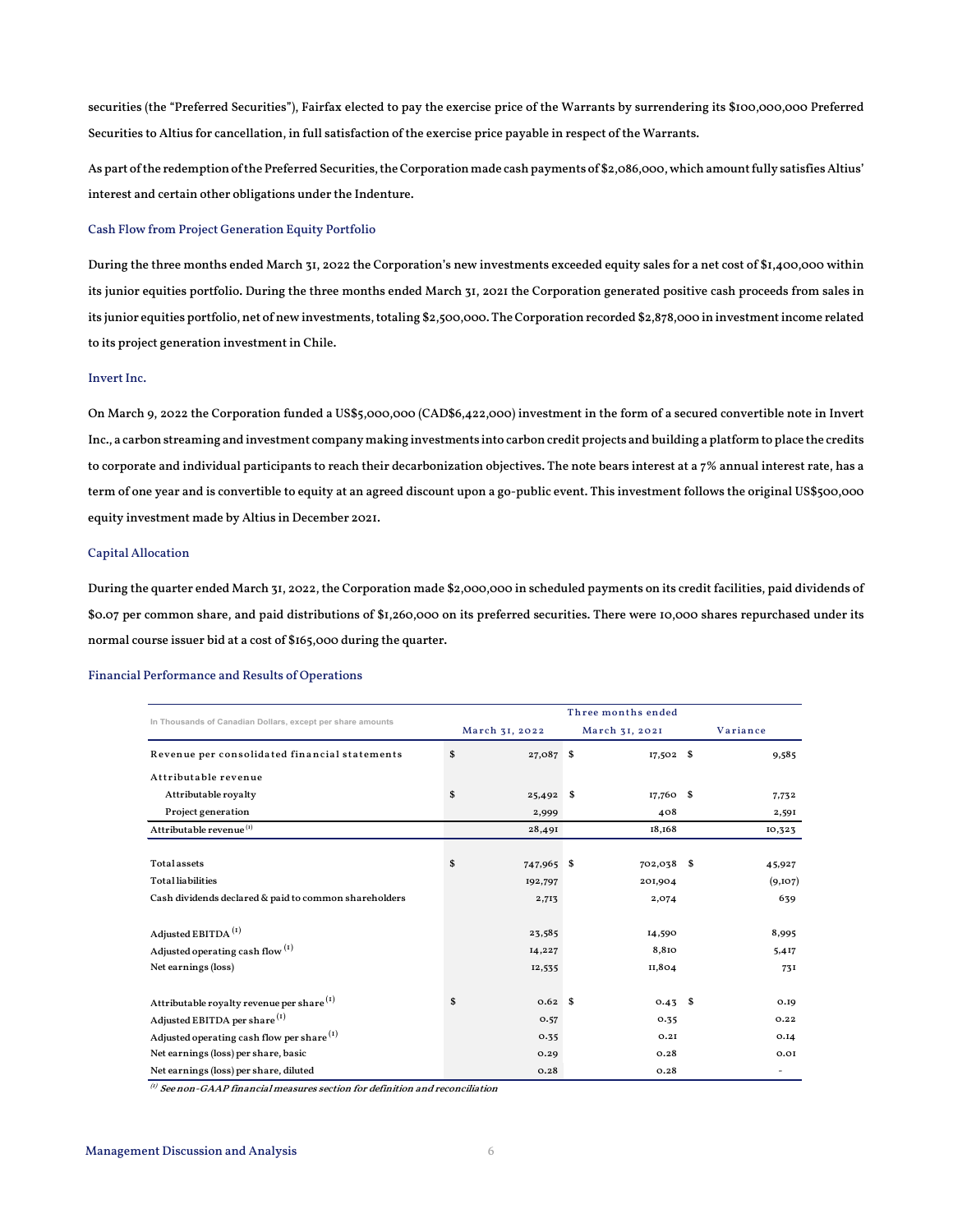Total revenue in the consolidated statements of earnings for the quarter ended March 31, 2022 was \$27,087,000 and up from the comparable period in 2021 due mainly to higher commodity prices as well as higher investment income relating to the Corporation's project generation investment in Chile.

Attributable royalty revenue (see non-GAAP financial measures), adjusted for joint venture revenues, was \$25,492,000 (\$0.62 per share) for the quarter ended March 31, 2022 which was higher than the \$17,760,000 (\$0.43 per share) recorded in the three months ended March 31, 2021. The increase in revenue is mainly a result of higher realized commodity prices and the commencement of renewable royalty revenue from recently acquired projects.

Adjusted EBITDA in the three months ended March 31, 2022 was \$23,585,000 (\$0.57 per share), which compares to \$14,590,000 (\$0.35 per share) for the prior year period following the trend of increased revenue but is partially offset by higher public company related costs within the Renewable Royalties segment, which became public during the first quarter of 2021.

The EBITDA margin of 83% in the three months ended March 31, 2022 was slightly higher than the 80% recorded for the same quarter in 2021, driven primarily by strong contributions from the Mineral Royalties segment. As discussed above, increases in revenue are partially offset by higher expenses within the Renewable Royalties segment, for which revenues are expected to ramp up in future periods. The Mineral Royalties segment had an EBITDA margin of 86% for both the current and prior year period.

Adjusted operating cash flow is adjusted for joint venture distributions, which are included in the investing section of the cash flowstatement, for purposes of this discussion. Adjusted operating cash flow for the first quarter of 2022 of \$14,227,000 (\$0.35 per share) is higher than the \$8,810,000 (\$0.21 per share) generated in the comparable period in 2021. The increase for the current versus prior year quarter is largely reflective of higher Mineral Royalty revenues offset by timing of cash receipts and increased income taxes paid.

Net earnings in the three months ended March 31, 2022 were \$12,535,000 (\$0.29 per share) compared to \$11,804,000 (\$0.28 per share) recorded in the comparable period of 2021. Net earnings for the three months ended March 31, 2022 was impacted by increased amortization and cost of sales directly related to the Chapada copper stream offset by gains on mineral properties, earnings in joint venture and lower interest expense.

Total assets net of total liabilities increased by approximately \$55,000,000 from March 31, 2021 as a result of revaluation gains on investments including the Corporation's renewable energy investments held by ARR, and the monetization of investments in the Project Generation business resulting in gains on disposition, which are described in further detail below.

# Costs and Expenses

| In Thousands of Canadian Dollars | Three months ended               |    |       |          |       |  |  |
|----------------------------------|----------------------------------|----|-------|----------|-------|--|--|
| Costs and Expenses               | March 31, 2022<br>March 31, 2021 |    |       | Variance |       |  |  |
| General and administrative       | \$<br>2,397                      | \$ | I,902 | - \$     | 495   |  |  |
| Cost of sales - copper stream    | I,873                            |    | I,02I |          | 852   |  |  |
| Share-based compensation         | 48I                              |    | 716   |          | (235) |  |  |
| Generative exploration           | 64                               |    | 8     |          | 56    |  |  |
| Mineral rights and leases        | $\qquad \qquad \blacksquare$     |    | 30    |          | (30)  |  |  |
| Amortization and depletion       | 6,594                            |    | 4,824 |          | 1,770 |  |  |
|                                  | \$<br>II.409                     | S  | 8,501 | - S      | 2,908 |  |  |

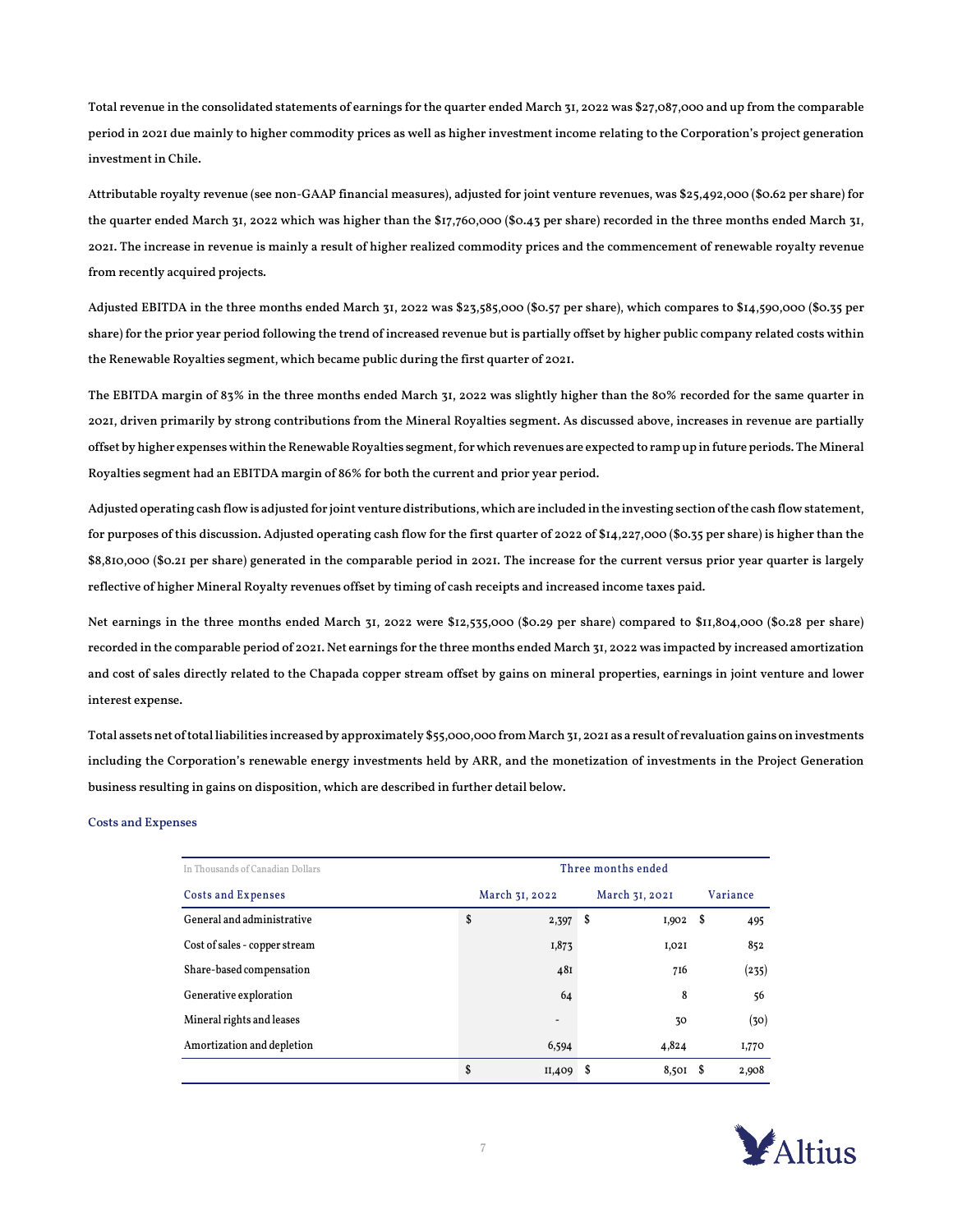General and administrative expenses for the first quarter ended March 31, 2022 were higher than the prior year comparable period. The increase was mainly driven by increased professional and public company fees related to the operations of ARR, which are consolidated in the results of the Corporation. ARR incurred salary and office costs of approximately \$416,000 during the current quarter (see segment note in the consolidated financial statements) as compared to \$186,000 in the comparable prior year period. In future periods it is expected that the ARR related costs will be offset by asset growth and higher revenues as renewable energy royalty investments are completed and more projects subject to royalty reach operational status.

A component of general and administrative expenses of the Corporation relates to the administration and staffing of its Project Generation segment. During the three months ended March 31, 2022 this amounted to \$616,000 as compared to \$582,000 incurred in the 2021 comparable quarter. This business creates long-term royalty opportunities and receives equity positions in public companies in exchange for mineral projects and cash investments. It is important to note that equity sales related to the Project Generation segment are not included as a revenue contribution but are instead recorded in the statement of comprehensive earnings, resulting in positive cash flow from equity sales but no corresponding increase in revenue. New investments for the quarter exceeded equity sales for a net cost of \$1,400,000, while the comparable 2021 quarter generated cash of \$2,526,000. During the three months ended March 31, 2022 project generation revenues of \$2,999,000 include \$2,878,000 related to the Corporation's investment in Chile.

Cost of sales for the three months ended March 31, 2022 increased over the prior year period for the Chapada copper stream, as these are proportional to copper stream revenue. Under the streaming agreement, the Corporation purchases copper at 30% of the spot copper price. Amortization and depletion are also higher for the current quarter in comparison to the prior year period and is reflective of higher production volumes for certain assets.

|                                                                       | Three months ended       |                |          |  |  |  |
|-----------------------------------------------------------------------|--------------------------|----------------|----------|--|--|--|
| In Thousands of Canadian Dollars                                      | March 31, 2022           | March 31, 2021 | Variance |  |  |  |
| Earnings (loss) from joint ventures                                   | \$<br>629S               | $(133)$ \$     | 762      |  |  |  |
| Gain on disposal of mineral property                                  | 996                      |                | 996      |  |  |  |
| Interest on long-term debt                                            | (I, 453)                 | (1, 817)       | 364      |  |  |  |
| Foreign exchange gain                                                 | 539                      | 629            | (90)     |  |  |  |
| Dilution gain on issuance of shares of an associate and joint venture | -                        | 358            | (358)    |  |  |  |
| Unrealized (loss) gain on fair value adjustment of derivatives        | (313)                    | 4,224          | (4, 537) |  |  |  |
| Share of earnings (loss) and impairment reversal in associates        | $\overline{\phantom{a}}$ | I,426          | (I, 426) |  |  |  |
| Income tax expense                                                    | 3,54I                    | I,884          | 1,657    |  |  |  |

Other factors which contributed to the change in the Corporation's earnings are:

- The Corporation recognized earnings in joint ventures in the current three month period as opposed to a loss in the comparable period primarily due to increased renewable royalty revenue generated within the GBR joint venture. In addition, the Corporation's ownership in the GBR joint venture was diluted from 86% to 50% from March 31, 2021 to March 31, 2022 respectively resulting in a higher proportion of losses being recorded by the Corporation in the prior year.
- A gain on disposition of mineral properties of \$996,000 was recorded in the three months ended March 31, 2022 related to the receipt of common shares resulting from agreements for the Corporation's Golden Rose, Hermitage, Goethite Bay, Aramo, Central Mineral Belt and Notakwanon mineral properties.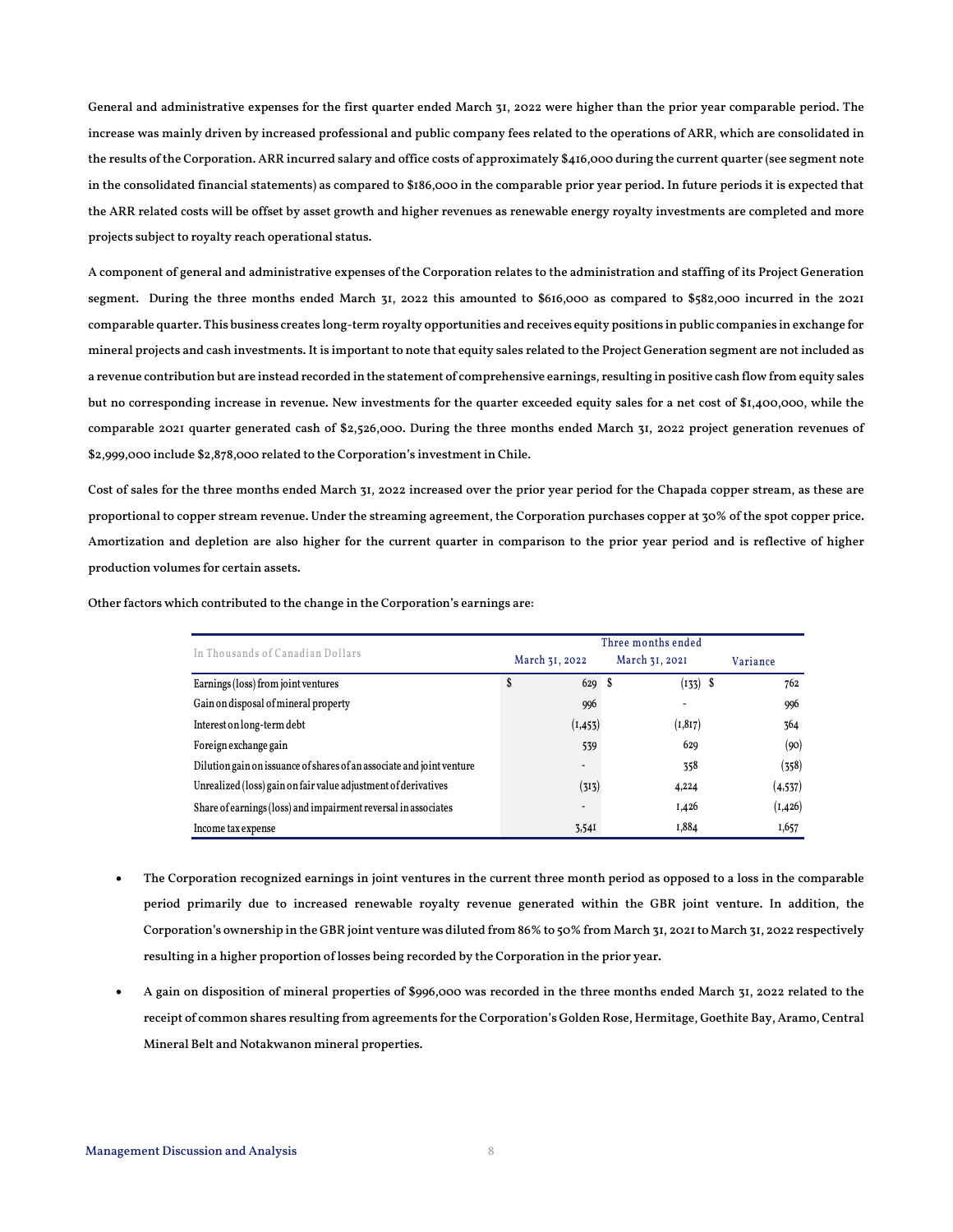- Lower interest expense in the three months ended March 31, 2022 reflects more favorable pricing on the Corporation's credit facility as a result of the amendments to the Corporation's credit facilities in 2021, as well as the declining balance of the debt.
- During the three months ended March 31, 2021 the Corporation recorded a dilution gain of \$358,000 in relation to additional investments made by Apollo Funds in the GBR joint venture. There was no dilution gain in the current year.
- An unrealized loss on the fair value of derivatives related to the revaluation of share purchase warrants was recorded for the current quarter compared to unrealized gains which were recorded during the quarter ended March 31, 2021.
- During the first quarter of 2021, the Corporation reversed an impairment charge incurred during Q1 2020 on a portion of the loan receivable from Alderon Iron Ore Corp of \$1,625,000 which offset the Corporation's share of loss in associates during that quarter.
- Tax expense is higher for the quarter ended March 31, 2022 reflecting higher revenues in the period.

# Segment Performance

The Corporation manages its business under three operating segments as described under Description of Business above, being Mineral Royalties, Project Generation and Renewable Royalties. Since October 11, 2020 GBR is accounted for as an interest in joint venture with any earnings or loss being recorded using equity accounting.

|  | A summary of the Corporation's attributable royalty revenue and key highlights are as follows: |
|--|------------------------------------------------------------------------------------------------|
|  |                                                                                                |

| In Thousands of Canadian Dollars           | Three months ended |                |          |  |  |  |  |  |  |
|--------------------------------------------|--------------------|----------------|----------|--|--|--|--|--|--|
| Summary of attributable royalty<br>revenue | March 31, 2022     | March 31, 2021 | Variance |  |  |  |  |  |  |
| Revenue                                    |                    |                |          |  |  |  |  |  |  |
| <b>Base and battery metals</b>             |                    |                |          |  |  |  |  |  |  |
| 777 Mine                                   | \$<br>$3,010$ \$   | $3,535$ \$     | (525)    |  |  |  |  |  |  |
| Chapada                                    | 6,313              | 3,461          | 2,852    |  |  |  |  |  |  |
| Voisey's Bay                               | 632                | 631            | 1        |  |  |  |  |  |  |
| Gunnison                                   | 5                  |                | 5        |  |  |  |  |  |  |
| Potash                                     |                    |                |          |  |  |  |  |  |  |
| Cory                                       | I, 139             | 312            | 827      |  |  |  |  |  |  |
| Rocanville                                 | 4,936              | 2,362          | 2,574    |  |  |  |  |  |  |
| Allan                                      | 624                | 223            | 401      |  |  |  |  |  |  |
| Patience Lake                              | 488                | 156            | 332      |  |  |  |  |  |  |
| Esterhazy                                  | 2,642              | 966            | I,676    |  |  |  |  |  |  |
| Vanscoy                                    | 55                 | 49             | 6        |  |  |  |  |  |  |
| Lanigan                                    | <b>I9</b>          | 4              | 15       |  |  |  |  |  |  |
| Iron ore <sup>(1)</sup>                    | I,437              | 2,874          | (I, 437) |  |  |  |  |  |  |
| Thermal (Electrical) Coal                  |                    |                |          |  |  |  |  |  |  |
| Genesee                                    | 3,098              | 2,505          | 593      |  |  |  |  |  |  |
| Paintearth                                 |                    |                |          |  |  |  |  |  |  |
| Sheerness                                  | 15                 | 479            | (464)    |  |  |  |  |  |  |
| Highvale                                   |                    |                |          |  |  |  |  |  |  |
| Other                                      |                    |                |          |  |  |  |  |  |  |
| Renewables                                 | 772                | 35             | 737      |  |  |  |  |  |  |
| Coal bed methane                           | 195                | 153            | 42       |  |  |  |  |  |  |
| Interest and investment                    | II2                | 15             | 97       |  |  |  |  |  |  |
| Attributable royalty revenue               | \$<br>25,492 \$    | 17,760 \$      | 7,731    |  |  |  |  |  |  |

See non-GAAP financial measures section of this MD&A for definition and reconciliation of attributable revenue

 $^{(1)}$ LIORC dividends received

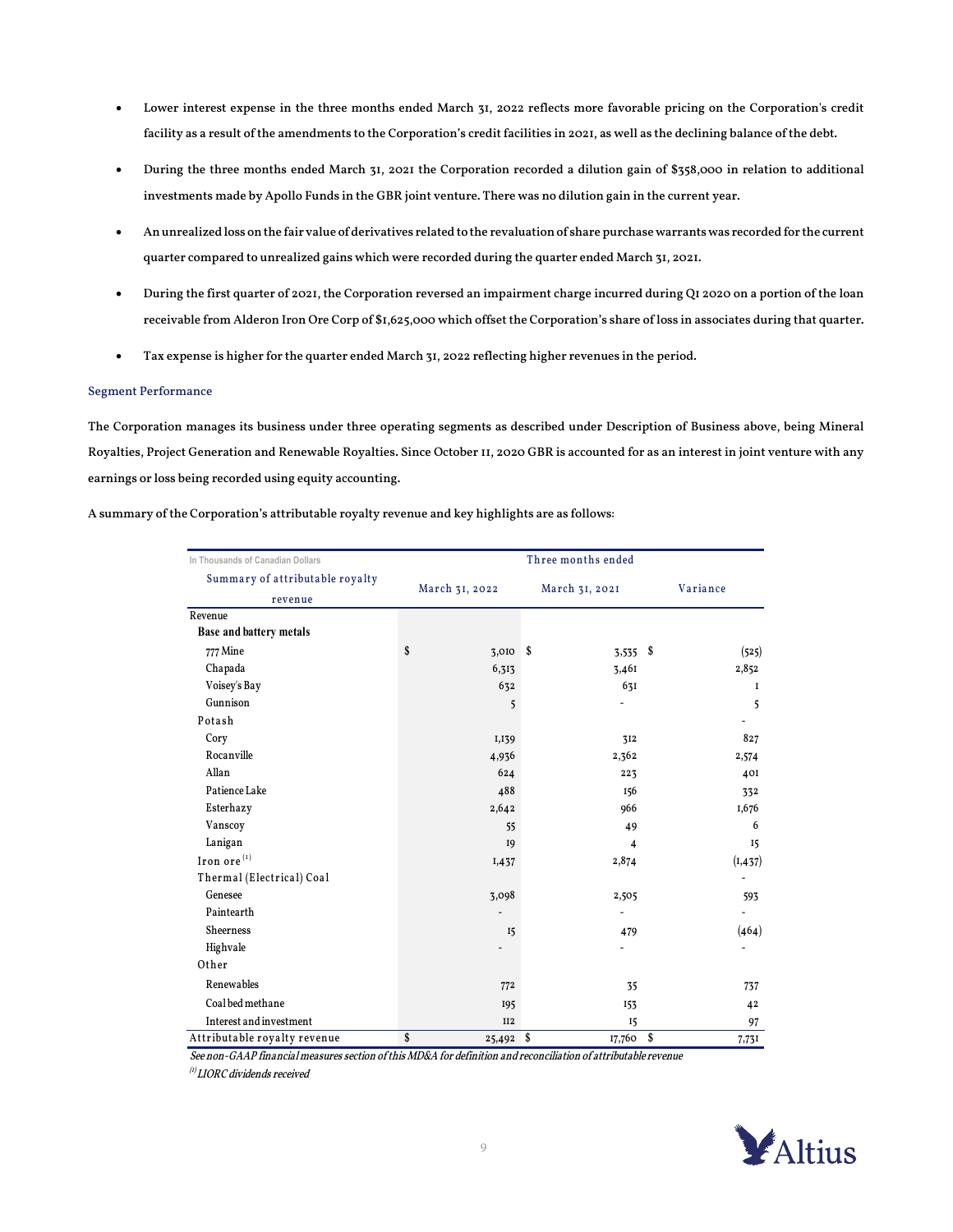| Summary of attributable           | Three months ended |                     |                |                              |  |  |  |  |
|-----------------------------------|--------------------|---------------------|----------------|------------------------------|--|--|--|--|
| royalty volumes and average       | March 31, 2022     |                     | March 31, 2021 |                              |  |  |  |  |
| prices                            | Tonnes             | Average price $(1)$ | Tonnes         | Average price <sup>(1)</sup> |  |  |  |  |
| Chapada copper $(3)$              | 493                | $$4.59$ US / lb     | 337            | $$3.66$ US / lb              |  |  |  |  |
| 777 copper $(4)$                  | 2,538              | $$5.13$ US / lb     | 4,497          | $$3.87$ US / lb              |  |  |  |  |
| 777 zinc $^{(4)}$                 | 8,369              | $$I.43$ US / lb     | 7,608          | \$I.25 US / lb               |  |  |  |  |
| Potash $(5)$                      | 436,426            | \$925/tonne         | 491,374        | \$360 / tonne                |  |  |  |  |
| Thermal (electrical) coal $(2,5)$ | 552,715            | N/A                 | 510,778        | N/A                          |  |  |  |  |

*(1) Average prices are in CAD unless noted*

*(2) Inflationary indexed rates*

*(3) Copper stream; quantity represents actual physical copper received* 

*(4) 4% NSR; production figures shown represent 100% of production subject to the royalty*

*(5) Various production royalties; quantities represent tonnes subject to the royalties at each respective mine (royalty tonnes only)*

# Mineral Royalties

### Base and Battery Metal Royalties

Base and battery metal royalty revenue increased during the first quarter in 2022 compared to the same quarter in 2021 primarily due to higher realized metal prices. Higher quarterly comparative sales volumes at Chapada were partially offset by lower sales volumes at 777, which were impacted by labour and weather-related rail availabilities during the quarter as announced by operator Hudbay Minerals ("Hudbay") on March 28 2022. Hudbay commented that this lack of rail availability would impact Manitoba first quarter sales, but that the impact was expected to normalize in Q2 2022.

Copper stream deliveries from Chapada benefitted from higher production and sales levels in the current quarter versus the year ago period as well as the timing of sales that included amounts received in the current quarter relating to prior quarter production. Operator guidance for 2022 is targeting copper production of 53,000-58000 tonnes which compares to 52,019 tonnes in 2021.

Lundin Mining, the mine operator, continues to evaluate an expansion at Chapada with study results expected later this year while it also continues to report drill results that indicate continued increases to the mineralized footprint at the new Saúva discovery.

Sales volumes at 777 were negatively impacted by labour and weather related rail availabilities during the quarter, which the mine operator expects to normalize in Q2 2022. The mine is scheduled to close later this year.

Royalty revenue from the Voisey's Bay nickel-copper-cobalt mine was similar to that of the first quarter of 2021 as lower production volumes were offset by higher realized prices. Production volumes were lower in the current quarter due to the planned transition from the open pit Ovoid mine to new underground operations at Reid Brook and Eastern Deeps. Initial production has commenced from Reid Brook while production from the Eastern Deeps deposit is targeted to commence in the second half of 2022.

During the quarter, Adventus entered into a US\$235.5 million project finance package with Wheaton Precious Metals Corp. and Trafigura Pte Ltd for its Curipamba project in Ecuador. The package consists of US\$180 million in precious metal stream financing from Wheaton and a US\$55 million loan and offtake agreement with Trafigura. Adventus also completed a \$33.5 million equity financing during the quarter that will be used to support pre-construction costs for the El Domo mine at Curipamba, an initial drill program at the Santiago Project, and for general corporate purposes and working capital. In addition to its equity holding in Adventus, which it added to during the quarter, Altius holds a 2% NSR royalty covering the Curipamba project.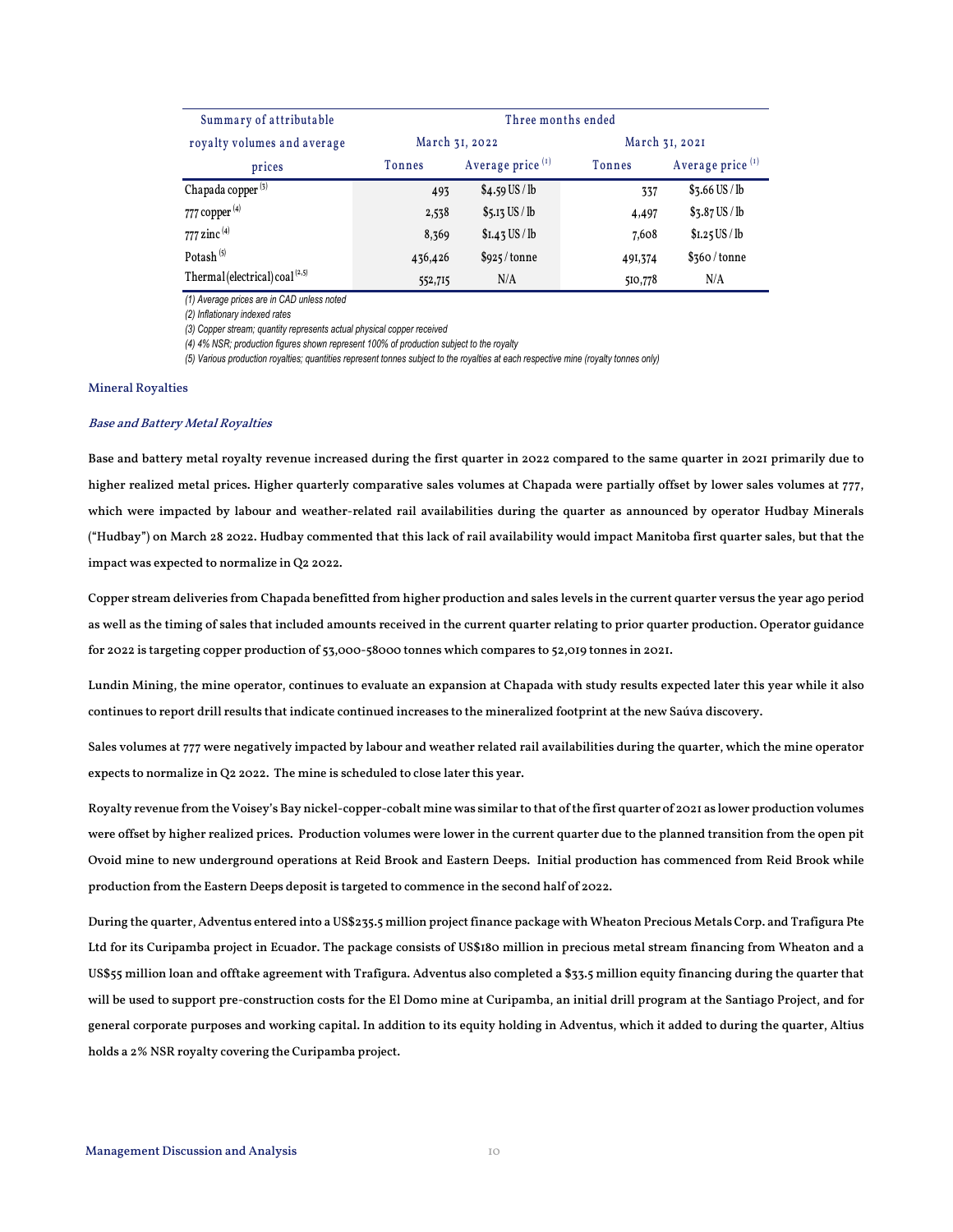A nominal payment from Gunnison was recorded in the quarter, while the operator continues to re-engineer wellfield ramp-up towards a goal of achieving Phase 1 commercial production of 25 million pounds of copper cathode per year.

Other milestones announced during the quarter relating to pre-production stage base and battery metal royalty interests held by the Corporation included updated positive feasibility study results for the construction stage Grota do Cirilo lithium project by Sigma Lithium and the commencement of construction of the Tres Quebradas lithium project by Zijin Mining.

Additional information concerning ongoing initiatives at various of the Corporation's operating and development stage base and battery metal holdings can be found in the Outlook section of this report.

# Saskatchewan Potash Royalties

Potash revenue for the first quarter ended March 31, 2022 of \$9,901,000 increased by 143% over the first quarter in 2021 on significantly higher realized pricing.

The stronger prices were offset by slightly lower royalty volumes than in the comparable quarter of last year. Potash market price increases have continued throughout the first quarter with these expected to be reflected in realized prices during coming quarters due to normal lag impacts. A portion of total global potash demand in 2022 is now widely expected to be unmet due to geopolitical related supply constraints.

The Mosaic Company has announced that the full ramp up of the K3 mining area of the Esterhazy Mine to an annual run rate of 5.5 million tonnes was completed by the end of the quarter, following the transition from the K1 and K2 areas mid last year. It also noted that it is planning near-term debottlenecking investments to further increase production at Esterhazy.

Nutrien has reported that it expects to increase potash sales volume during 2022 to a range of 14.5 to 15.1 million tonnes (2021 - 13.6 million tonnes) across its portfolio of mines. Nutrien has not specified its planned production increases on a per mine basis to date however most of Nutrien's mines are subject to the Corporation's royalties.

Additional information concerning ongoing developments and initiatives at various of the Corporation's potash royalty holdings can be found in the Outlook section of this report.

# Iron Ore

Revenue in the form of dividends received during the three months ended March 31, 2022 was \$1,437,000 as compared to \$2,874,000 for the same period in 2021 related to a lower equity dividend paid by IOC as it guided towards an increased annual sustaining and growth capital budget for the current year and on lower quarterly sales volumes relative to production. In April, Rio Tinto announced that in the first quarter of 2022 IOC had total saleable iron ore production of 4.1 million tonnes, comprised of 2.5 million tonnes of pellets and 1.6 million tonnes of concentrate for sale (CFS) but completed a lower volume of sales during the quarter 3.4 million tonnes total, comprised of 1.0 million tonnes concentrate and 2.4 million tonnes pellets.

Champion Iron also continued to progress its updated feasibility and rescoping studies related to the Kami Project, which is located nearby to its Bloom Lake Mine and is subject to a 3% GSR royalty in favor of Altius. It expects to provide updated results during the second half of the year.

Additional information concerning ongoing developments and initiatives at various of the Corporation's iron ore royalty holdings, can be found in the Outlook section of this report.

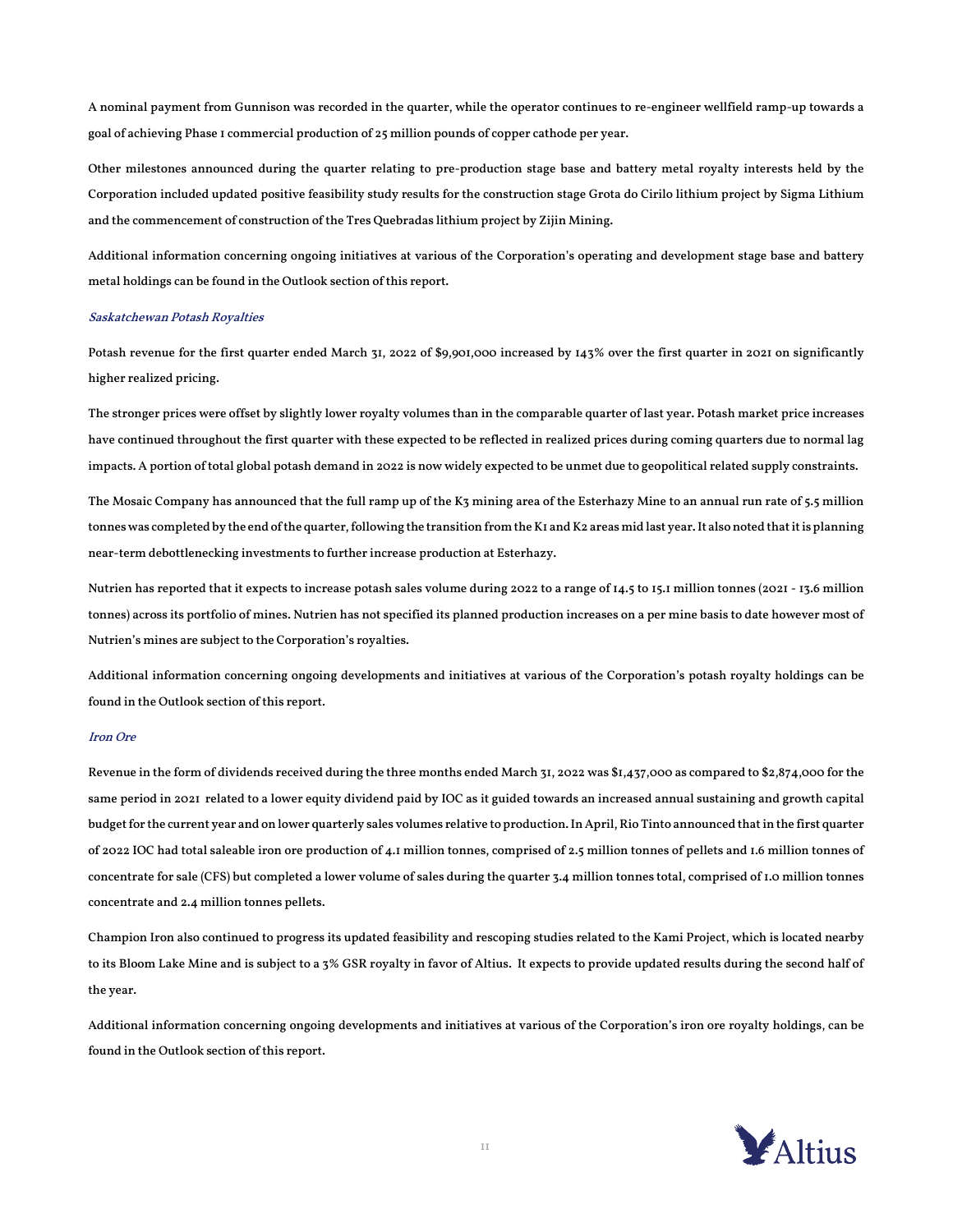# Alberta Electrical Coal Royalties

Thermal coal revenue in the first quarter of 2022 of \$3,113,000 was slightly higher than the \$2,984,000 in the comparable year period reflecting higher production levels at a slightly higher inflation adjusted royalty rate. The Genesee power plant operated at near full capacity during the quarter following the completion of repairs to one of the 3 generating units in December of 2021. Operator Capital Power is continuing investments to repower its Genesee plant to natural gas fired and is targeting this process to be completed by 2024, at which point the Corporation's royalty revenue related to thermal coal production is expected to end.

During the quarter the Corporation was advised that the Alberta Court of Queen's Bench dismissed our appeal of the earlier decision of a Master of the Court to grant summary dismissal of our claim for the taking of our Genesee coal royalty interest. The Corporation disagrees with the Court decision and will lodge an appeal of the decision, with a final determination on our future course of action to be settled following the pending decision of the Supreme Court of Canada in a case involving similar issues.

# Renewable Royalties

#### Altius Renewable Royalties

Renewable energy royalty revenue during the three months ended March 31, 2022 was \$772,000 compared to \$35,000 in the same period last year as a result of revenue generated by the operational stage investments acquired by GBR during 2021 as well as certain royalty interests reaching commercial operation during the quarter. During the three months ended March 31, 2022 there were no additional investments made by the Corporation, through ARR, into its joint venture.

A noteworthy milestone of first positive cash flow was achieved by the GBR joint venture during the quarter with a steady ramp up of revenues and cash flows expected over the next several years related to existing investments. It also announced a new developer based investment subsequent to quarter end while noting that its opportunity set for further new investments in both development and advanced stage projects continues to be strong.

On May 4, 2022 the Corporation's subsidiary ARR, announced that GBR has executed agreements to invest a total of US\$32,500,000 into a new global renewables development platform, Bluestar Energy Capital LLC ("Bluestar"), recently founded and majority-owned by Declan Flanagan, former CEO of Orsted Onshore and Lincoln Clean Energy. GBR will invest the majority of the total US\$32,500,000 commitment into Nova Clean Energy, LLC ("Nova"), the North American renewables development subsidiary of Bluestar and in exchange will receive royalties on 1.5 GW of renewable energy projects commercialized by Nova as well as a minority equity interest in Nova. GBR is also investing alongside another institutional investor for a minority equity ownership in Bluestar, with Declan Flanagan remaining the majority shareholder of Bluestar.

Please refer to ARR's Consolidated Financial Statements and Management Discussion and Analysis for the three months ended March 31, 2022 and 2021 for additional information.

# Pickett Mountain

On February 8, 2022, the Corporation amended their Pickett Mountain Royalty Agreement, by which Altius increased its royalty for a payment of US\$1,000,000 to Wolfden Resources Inc. Based on the terms of the agreement, the Corporation will receive the next US\$1,200,000 in net timber revenues and thereafter increases its future timber royalties from 20% to 30%. The 30% royalty will also apply to any revenue generated from the sale of any timber related carbon credits.

Refer to Appendix 3 – Summary of ARR's Operational and Development Renewable Energy Royalties for a detailed listing of royalties.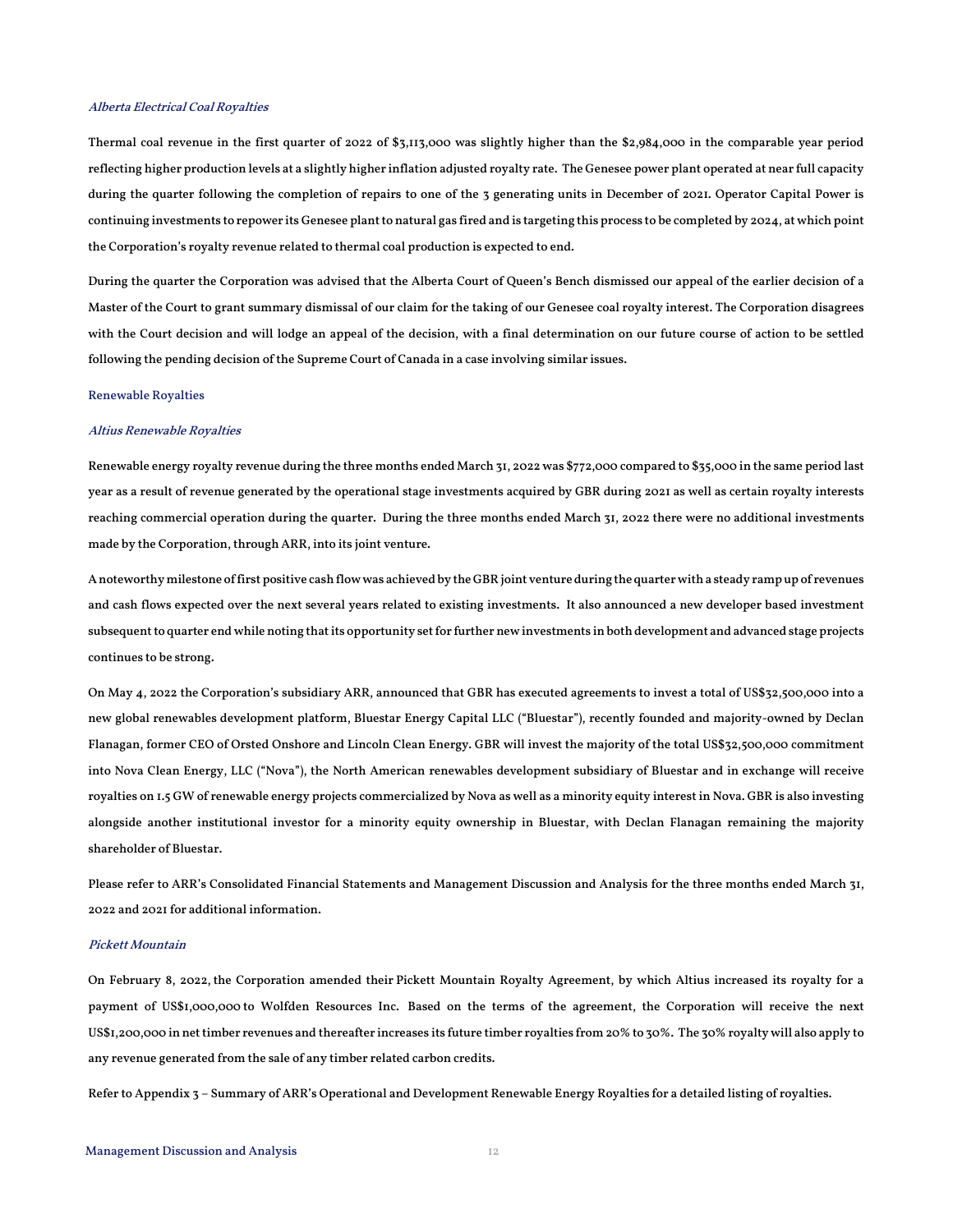# Project Generation

### Pre-Production Royalties & Junior Equities Portfolio Highlights

The Corporation's junior equities portfolio had a market value of \$67,300,000 at March 31, 2022 (December 31, 2021 - \$55,500,000). During the three months ended March 31, 2022 the Corporation's new investments exceeded equity sales for a net cost of \$1,400,000. The Corporation recognized total gains on disposition of Project Generation investments of \$216,000 for the quarter ended March 31, 2022 (March 31, 2021 - \$3,915,000) in the consolidated statement of comprehensive earnings. During the three months ended March 31, 2022 project generation revenues of \$2,999,000 include \$2,878,000 related to the wind up of the Corporation's investment in Chile through Mining Equity. The Corporation co-founded Mining Equity, a private entity, to perform regional early stage exploration and prospect generation in Chile in 2012.

Altius anticipates approximately 300 kms of drilling will be completed across its portfolio of exploration and development focused equities and royalties during 2022. Please refer to the outlook section of this MD&A for additional information.

The technical information contained in this MD&A has been reviewed and approved by Lawrence Winter, Ph.D., P.Geo., Vice-President of Exploration, a Qualified Person as defined by National Instrument 43-101 – Standards of Disclosure for Mineral Projects.

Additional information concerning ongoing developments and initiatives within Altius's Project Generation business can be found in the Quarterly Highlights and Outlook sections of this report. Readers are also encouraged to visit the corporate website at [www.altiusminerals.com](http://www.altiusminerals.com/) to gain added insight into the exploration activities and projects of the Corporation.

| In Thousands of Canadian Dollars               |    | Three months ended |                |         |  |  |  |
|------------------------------------------------|----|--------------------|----------------|---------|--|--|--|
| <b>Summary of Cash Flows</b>                   |    | March 31, 2022     | March 31, 2021 |         |  |  |  |
| Operating activities                           | \$ | $13,804$ \$        |                | 8,540   |  |  |  |
| <b>Financing activities</b>                    |    | (8,652)            |                | 81,626  |  |  |  |
| Investing activities                           |    | I6,I2O             |                | (74)    |  |  |  |
| Net increase in cash and cash equivalents      |    | 21,272             |                | 90,092  |  |  |  |
| Cash and cash equivalents, beginning of period |    | 100,021            |                | 21,804  |  |  |  |
| Cash and cash equivalents, end of period       | \$ | 121,293            | S              | III,896 |  |  |  |

# Cash Flows, Liquidity and Capital Resources

#### Operating Activities

Operating cash generated during the quarter ended March 31, 2022 is higher than that of the prior year period mainly due to the increase in overall royalty revenues offset by timing of cash taxes paid.

# Financing Activities

The Corporation repaid \$2,000,000 (March 31, 2021 - \$5,000,000) during the quarter ended March 31, 2022 related to its term loan facility.

Distributions on the Corporation's preferred securities totaled \$1,260,000 for both quarters ended March 31, 2022 and 2021.

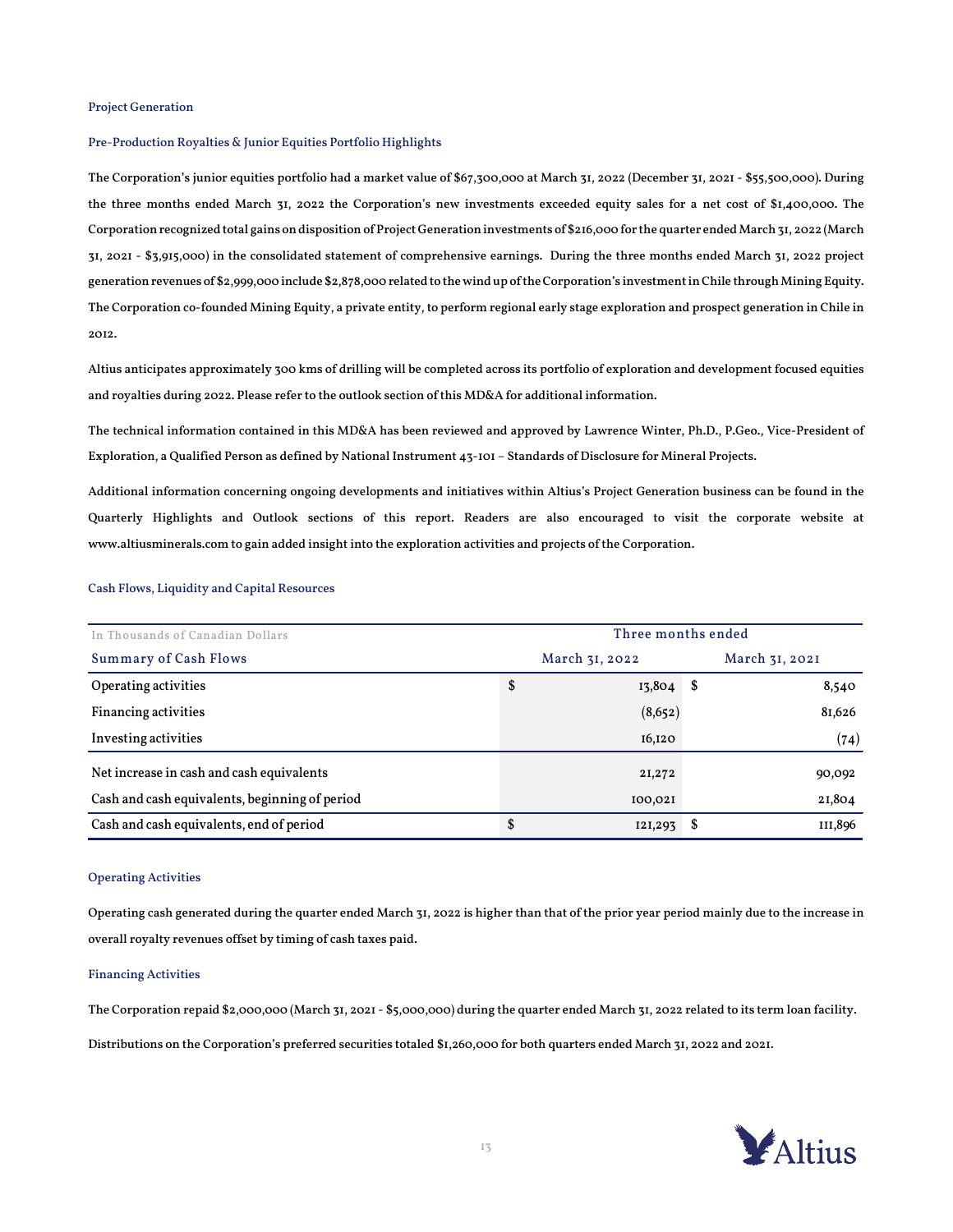The Corporation distributed \$441,000 (March 31, 2021 - \$400,000) to a non-controlling interest holder in the Potash, Genesee and Coal Royalty Limited Partnerships during the quarter ended March 31, 2022. In the first quarter of 2021, ARR received net cash proceeds on its IPO and over-allotment of \$92,016,000.

The Corporation paid cash dividends of \$2,713,000 (March 31, 2021 - \$1,925,000) to its common shareholders during the quarter ended March 31, 2022 and issued 7,004 common shares (March 31, 2021– 10,992) valued at \$170,000 (March 31, 2021 - \$149,000) through the Corporation's Dividend Reinvestment Plan.

During the quarter ended March 31, 2022 the Corporation repurchased and cancelled 10,000 common shares under its normal course issuer bid for a total cost of \$165,000 (March 31, 2021 - 473,400 common shares for a total cost of \$7,363,000). The prior year included the repurchase of 400,000 warrants issued to Yamana Gold Inc. on May 3, 2016 at an exercise price of \$14.00 with an expiry date of May 3, 2021, which were exercised on February 26, 2021 for \$5,600,000. During the quarter, the Corporation cash settled stock options for \$2,031,000 (March 31, 2021 - \$nil).

# Investing Activities

Cash received from joint ventures was \$27,069,000 during the first quarter of 2022 and reflected funds returned to the partners after the redemption of an investment in the GBR joint venture. In the first quarter of 2021 there was cash received of \$270,000 from joint ventures.

The Corporation acquired additional royalty interests at a cost of \$1,524,000 during the quarter, primarily adding to the Pickett Mountain royalty. The prior year quarter included the purchase of additional potash royalty unit interests primarily in the Esterhazy mine K3 area at a cost of \$296,000.

The Corporation used \$10,921,000 (March 31, 2021- \$6,645,000) in cash to acquire investments during the quarter ended March 31, 2022. Of this amount, \$2,904,000 was used to add to the junior equities portfolio (March 31, 2021 - \$4,412,000) and \$1,595,000 was used to fund part of the Corporation's LRC related and other renewable investments (March 31, 2021 - \$2,233,000). On March 9, 2022 the Corporation funded a US\$5,000,000 (CAD\$6,422,000) investment in the form of a secured convertible note in Invert Inc., a private company making investments in carbon credit projects and building a network to connect corporate and individual participants with projects which allow them to reach their decarbonization objectives.

The Corporation received \$1,495,000 from the sale of junior equity investments for the three months ended March 31, 2022 (March 31, 2021 - \$6,938,000).

### Liquidity

At March 31, 2022 the Corporation had current assets of \$138,057,000, consisting of \$121,293,000 in cash and cash equivalents (of which \$87,147,000 relates to ARR) and \$16,764,000 primarily in accounts receivable, prepaid expenses and income taxes receivable. Current liabilities of \$17,911,000 include the current portion of long-term debt obligations of \$8,000,000 per year, which are paid quarterly. The Corporation's major sources of free cash flow are from royalty income and streaming revenue, cash receipts from royalty partnership interests, sales of direct and indirect exploration investments, and investment income. The Corporation monetized certain portfolio investments during the three months ended March 31, 2022 and generated \$1,495,000 in cash. At March 31, 2022 the Corporation has approximately \$107,000,000 of available liquidity under its amended revolving credit facility.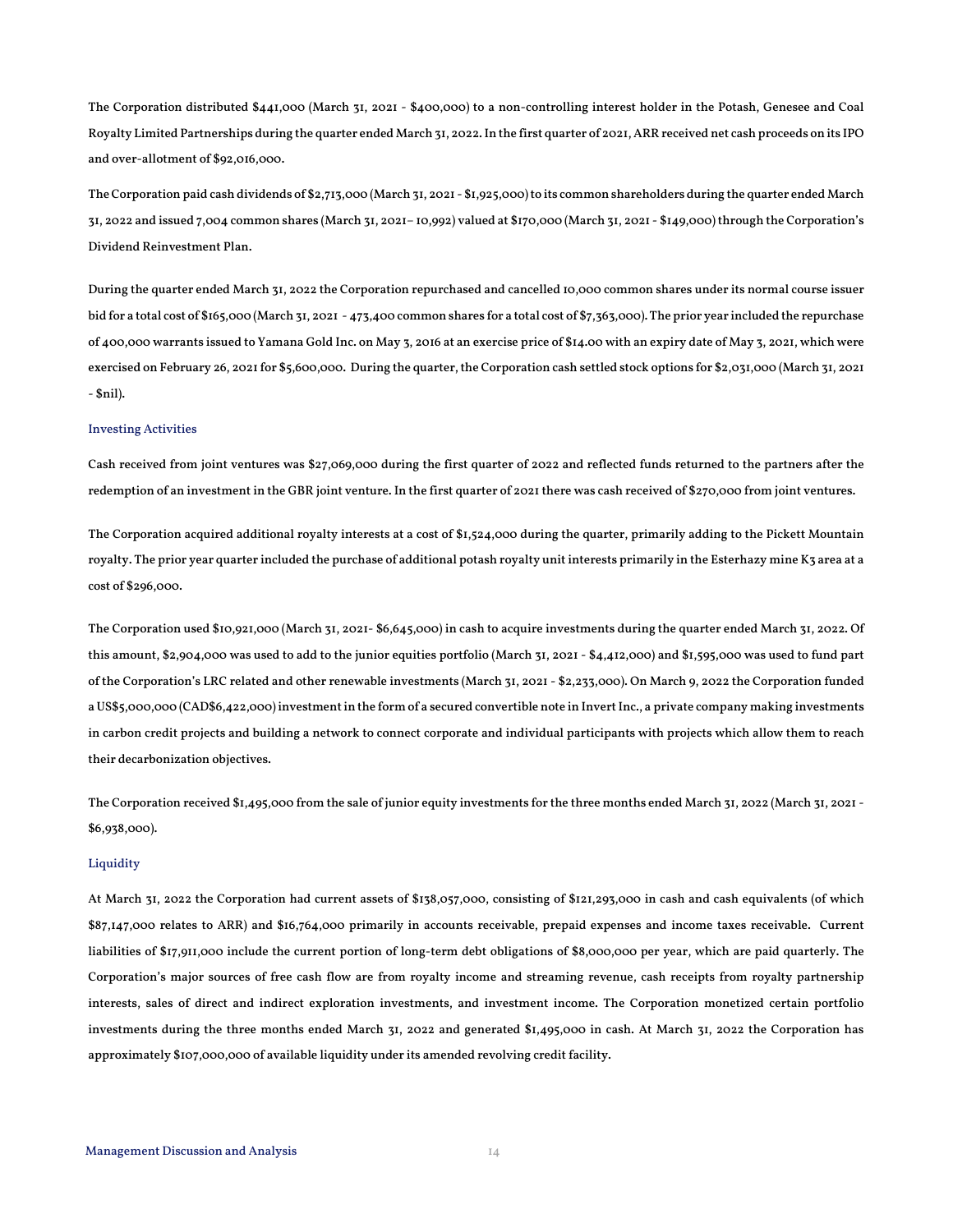# Summary of Quarterly Financial Information

The table below outlines select financial information related to the Corporation's attributable royalty revenue, adjusted EBITDA, adjusted operating cash flow, adjusted net earnings, net earnings (loss) and per share amounts for the most recent eight quarters. The financial information is extracted from the Corporation's consolidated financial statements and should be read in conjunction with those statements and the annual audited consolidated financial statements. Please refer to the non-GAAP financial measures reconciliation with respect to the below table.

| In Thousands of Canadian Dollars, except per share amounts | March 31, 2022           | December 31, 2021 | September 30, 2021 | June 30, 2021 |
|------------------------------------------------------------|--------------------------|-------------------|--------------------|---------------|
| Revenue per consolidated financial statements              | \$<br>$27,087$ \$        | $22,625$ \$       | $20,357$ \$        | 21,198        |
| Attributable royalty revenue <sup>(1)</sup>                | 25,492                   | 23,552            | 20,808             | 21,906        |
| Adjusted EBITDA <sup>(1)</sup>                             | 23,585                   | 17,748            | 16,900             | 17,712        |
| Adjusted operating cash flow <sup>(1)</sup>                | 14,227                   | 15,873            | 18,902             | 5,830         |
| Net earnings attributable to                               |                          |                   |                    |               |
| common shareholders                                        | 12,137                   | 2,801             | 9,947              | 15,611        |
| Attributable royalty revenue per share <sup>(1)</sup>      | \$<br>$0.62$ \$          | $0.57$ \$         | $0.50$ \$          | 0.53          |
| Adjusted EBITDA per share <sup>(1)</sup>                   | 0.57                     | 0.43              | 0.4I               | 0.43          |
| Adjusted operating cash flow per share $(1)$               | 0.35                     | 0.38              | 0.46               | 0.14          |
| Net earnings per share                                     |                          |                   |                    |               |
| - basic                                                    | 0.29                     | 0.07              | 0.24               | 0.38          |
| - diluted                                                  | 0.28                     | 0.07              | 0.23               | 0.36          |
| In Thousands of Canadian Dollars, except per share amounts | March 31, 2021           | December 31, 2020 | September 30, 2020 | June 30, 2020 |
| Revenue per consolidated financial statements              | \$<br>17,502 \$          | $21,475$ \$       | $15,263$ \$        | 10,270        |
| Attributable royalty revenue (1)                           | 17,760                   | 21,959            | 16,229             | 13,035        |
| Adjusted EBITDA <sup>(1)</sup>                             | 14,590                   | 17,623            | 12,426             | 10,048        |
| Adjusted operating cash flow <sup>(1)</sup>                | 8,810                    | 13,520            | 7,330              | 13,378        |
| Net earnings (loss) attributable to                        |                          |                   |                    |               |
| common shareholders                                        | II,663                   | 12,422            | (39, 923)          | 4,186         |
| Attributable royalty revenue per share <sup>(1)</sup>      | \$<br>$0.43 \text{ }$ \$ | $0.53$ \$         | $0.39$ \$          | 0.31          |
| Adjusted EBITDA per share <sup>(1)</sup>                   | 0.35                     | 0.43              | 0.30               | 0.24          |
| Adjusted operating cash flow per share $(i)$               | 0.2I                     | 0.33              | 0.18               | 0.32          |
| Net earnings (loss) per share                              |                          |                   |                    |               |
| - basic                                                    | 0.28                     | 0.30              | (0.96)             | 0.10          |
| - diluted                                                  | 0.28                     | 0.30              | (0.96)             | 0.10          |

*(1) Non-GAAP financial measures are reconciled and described in the Non-GAAP Financial Measures section of this MD&A*

Adjusted EBITDA is derived primarily from the high margin royalty business, which includes attributable royalty and streaming revenue from 12 producing mines, all net of G&A and operating costs. Attributable royalty revenue is contingent on many factors, including commodity prices, mine production levels, mine sequencing, maintenance schedules and the timing of concentrate shipments, which in some cases are affected by seasonality and outside events. Adjusted operating cash flow is derived from cash flow from operations and adjusted to include distributions from joint ventures on the basis that the joint venture cash flows form part of our royalty business. The change in adjusted operating cash flow is generally consistent with royalty revenue as well as interest and taxes paid. During the current period, and in 2021, attributable revenue and adjusted EBITDA were positively impacted by higher overall commodity prices. During 2020, these metrics

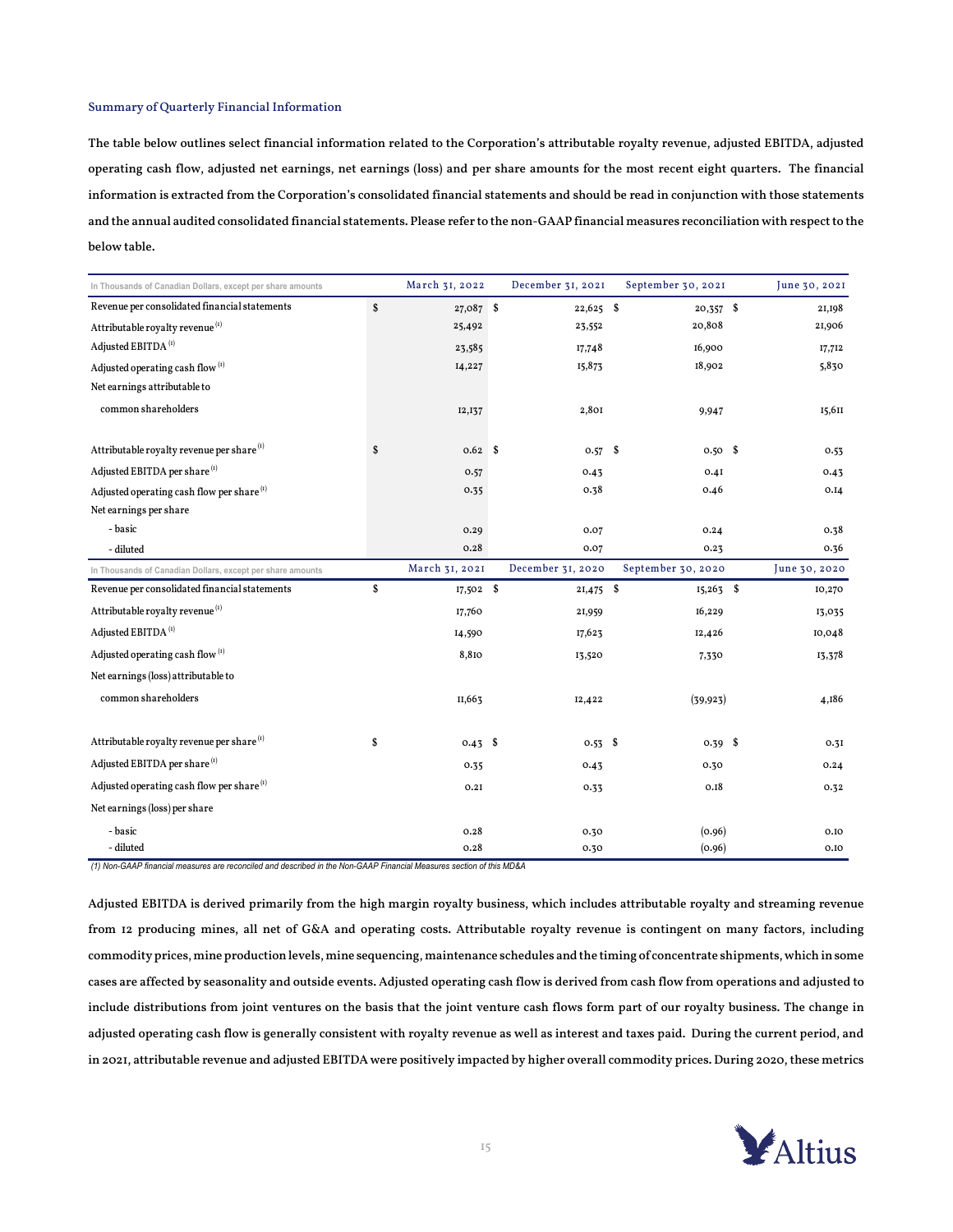were negatively impacted by lower commodity prices and production curtailments, primarily attributable to the COVID-19 related economic downturn.

Net earnings (loss) are affected primarily by revenue net of operating expenses as noted above but are also affected by the realization of both cash and non-cash gains or losses on the Corporation's investments, mineral properties and mineral exploration alliances and the equity accounting of some investments, and therefore adjusted net earnings represents the removal of any one time impacts as well as unrealized gains / losses. Net earnings (loss) for the periods reflect the trends in commodity prices discussed above, as well as the impact of non-cash impairment charges recognized in 2021 and 2020. See Financial Performance and Results of Operations for further discussion.

# Commitments and Contractual Obligations

The Corporation has obtained various mineral rights in Canada, the United States, and Australia by staking claims and paying refundable security deposits. On these lands, certain expenditures are required on an annual basis from the date of license issuance in order to maintain the licenses in good standing, and for security deposits thereon. On or before the anniversary date of license issuance, and if the required expenditures are not met, the Corporation has the option of reducing claims on a property, posting a refundable security bond for the deficient amount or electing to allow title of the license to be cancelled. In aggregate, the Corporation is required to spend an additional \$2,588,000 byMarch 31, 2023 of which \$1,961,000 is required spending by partners, in order to maintain its existing licenses in good standing.

As at March 31, 2022 the following principal repayments for the Corporation's credit facilities are required over the next four calendar years:

| In Thousands of Canadian Dollars | Term        | Revolver                 | Total   |
|----------------------------------|-------------|--------------------------|---------|
| 2022                             | 6,000       | $\overline{\phantom{0}}$ | 6,000   |
| 2023                             | 8,000       | $\overline{\phantom{0}}$ | 8,000   |
| 2024                             | 8,000       | -                        | 8,000   |
| 2025                             | 24,000      | 67,935                   | 91,935  |
| Φ                                | $46,000$ \$ | $67,935$ \$              | II3,935 |

The Corporation has committed to pay, on the anniversary date of November 1, a limited royalty to McChip Resources Inc. of \$500,000 per year for the next six years based on a minimum production and grade threshold at the Rocanville mine. The 2021 payment was made in the fourth quarter of 2021.

The Corporation is committed under leases on office space including operating costs for future minimum lease payments of \$168,000 per annum until the lease expires in August 2026.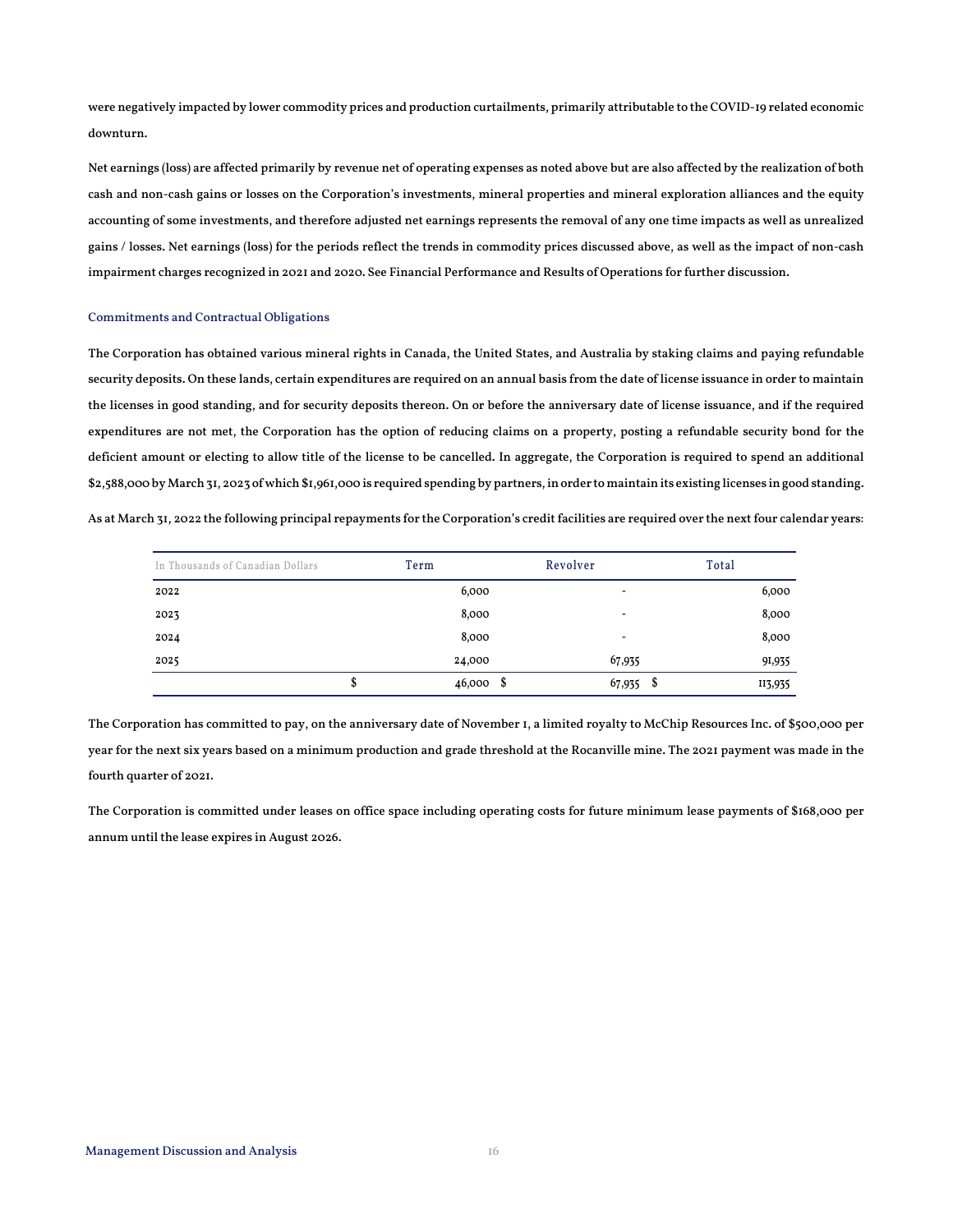### Related Party Transactions

| In Thousands of Canadian Dollars               |                    | Three months ended |     |                |  |  |  |  |
|------------------------------------------------|--------------------|--------------------|-----|----------------|--|--|--|--|
|                                                |                    | March 31, 2022     |     | March 31, 2021 |  |  |  |  |
| Key management personnel and directors         |                    |                    |     |                |  |  |  |  |
| Salaries and benefits                          | \$                 | 1,462              | - S | I,558          |  |  |  |  |
| Share-based compensation                       |                    | 322                |     | 55I            |  |  |  |  |
| Total                                          | \$                 | $1,784$ \$         |     | 2,109          |  |  |  |  |
|                                                |                    |                    |     |                |  |  |  |  |
| In Thousands of Canadian Dollars               | Three months ended |                    |     |                |  |  |  |  |
|                                                |                    | March 31, 2022     |     | March 31, 2021 |  |  |  |  |
| General and adminstrative expenses billed from |                    |                    |     |                |  |  |  |  |
| Associates                                     | \$                 |                    | \$  | 6              |  |  |  |  |
| Joint venture                                  |                    | 2I                 |     | 65             |  |  |  |  |
| Total                                          | \$                 | 2I                 | \$  | 7I             |  |  |  |  |

Key management personnel include those persons having authority and responsibility for planning, directing and controlling the activities of the Corporation as a whole. The Corporation has determined that key management personnel consist of members of the Corporation's Board of Directors and five corporate officers, including the Corporation's Executive Chairman, Chief Executive Officer and Chief Financial Officer, as well as two Vice Presidents reporting directly to a corporate officer.

These transactions are in the normal course of operations and are measured at fair value, which is the amount of consideration established and based on the prevailing market rates. It is management's estimation that these transactions were undertaken under the same terms and conditions as would apply to transactions with non-related parties.

# Critical Accounting Estimates

The preparation of financial statements in accordance with IFRS requires management to make estimates and assumptions that affect the reported amounts of assets and liabilities, the disclosure of contingent liabilities and the reported amounts of revenues and expenses during the reporting period. Areas requiring the use of management estimates include business combinations, rates for amortization and depletion of the royalty and streaming interests, deferred income taxes, the carrying value and assessment of impairment of mining and other investments, investments in joint ventures and royalty interests, the assumptions used in the determination of the fair value of share based compensation, the assessment of impairment of goodwill and the assumptions used in the determination of the fair value of derivatives for which there is no publicly traded market.

# New Accounting Policies

The Corporation has not adopted any new accounting policies during the three months ended March 31, 2022.

### Internal Control over Financial Reporting

Management is responsible for the establishment and maintenance of a system of internal control over financial reporting. This system has been designed to provide reasonable assurance that assets are safeguarded and that the financial reporting is accurate and reliable. The certifying officers have evaluated the effectiveness of the Corporation's internal control over financial reporting as of March 31, 2022 and have concluded that such controls are adequate and effective to ensure accurate and complete financial reporting in public filings. The

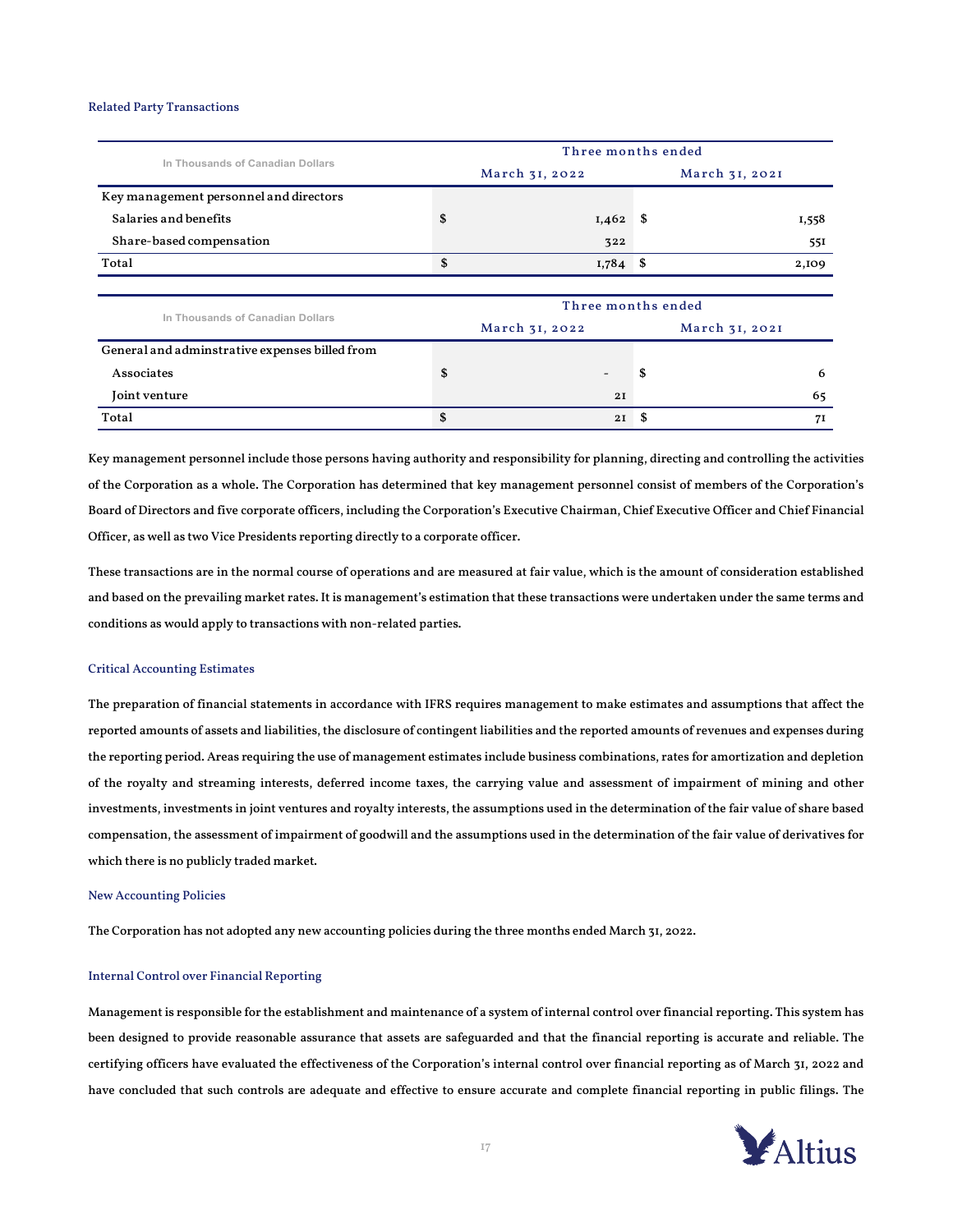consolidated financial statements have been prepared by management in accordance with IFRS and in accordance with accounting policies set out in the notes to the consolidated financial statements for the three months ended March 31, 2022. There has been no change in the Corporation's internal control over financial reporting during the Corporation's quarter ended March 31, 2022 that has materially affected, or is reasonably likely to materially affect, the Corporation's internal control over financial reporting.

### Evaluation and Effectiveness of Disclosure Controls and Procedures

The Corporation has established and maintains disclosure controls and procedures over financial reporting. The certifying officers have evaluated the effectiveness of the issuer's disclosure controls and procedures as of March 31, 2022 and have concluded that such procedures are adequate and effective to ensure accurate and complete disclosures in public filings. There are inherent limitations in all control systems and no disclosure controls and procedures can provide complete assurance that no future errors or fraud will occur. An economically feasible control system, no matter how well conceived or operated, can provide only reasonable, not absolute, assurance that the objectives of the control system are met.

# Risk Factors and Key Success Factors

An investment in securities of the Corporation involves a significant degree of risk that should be considered prior to making an investment decision. In addition to discussions of key success factors and business issues elsewhere in this MD&A, the investor should refer to the Corporation's Annual Information Form for a detailed listing of all risk factors as well consider the following risk factors.

# Geopolitical Risk

The Russian invasion of Ukraine has resulted in losses of life, the displacement of millions of people, and political and economic disruptions on a global scale. As the situation evolves, the Corporation may be exposed to potential risks impacting assets, operations, commodity prices, liquidity and credit or supply chains in the region and globally. The Corporation has seen recent upward pressure on nickel and potash prices, as a significant portion of the world's supply of these commodities come from the affected regions. The Corporation will continue to monitor the situation as there may be other significant and unforeseen impacts from these events.

# COVID-19

The current outbreak of the novel coronavirus (COVID‐19) declared by the World Health Organization in March 2020, and any future emergence and spread of similar pathogens, could have a material adverse effect on global and local economic and business conditions. In response to the outbreak, governmental authorities in Canada, the United States and other countries have introduced various recommendations and measures to try to limit the pandemic, including travel restrictions, border closures, non-essential business closures, quarantines, self-isolations, shelters-in-place and social distancing. The efforts to contain COVID-19 have negatively impacted the global economy, disrupted manufacturing operations as well as global supply chains and created significant volatility and disruption of financial markets. Moreover, COVID-19 may result in a global recession. Businesses in many countries around the globe, including in Canada and the United States, have been required to close, or materially alter their day-to-day operations, which may prevent many businesses from operating. These containment measures are subject to change and the respective government authorities may tighten the restrictions at any time.

The Corporation has been closely monitoring developments related to COVID-19. In response, the Corporation is following all applicable rules and regulations as set out by the relevant health authorities and when necessary, taking action. For example, the Corporation has implemented remote working policies and has increased cleaning and safety protocols. Given the nature of the Corporation's business, the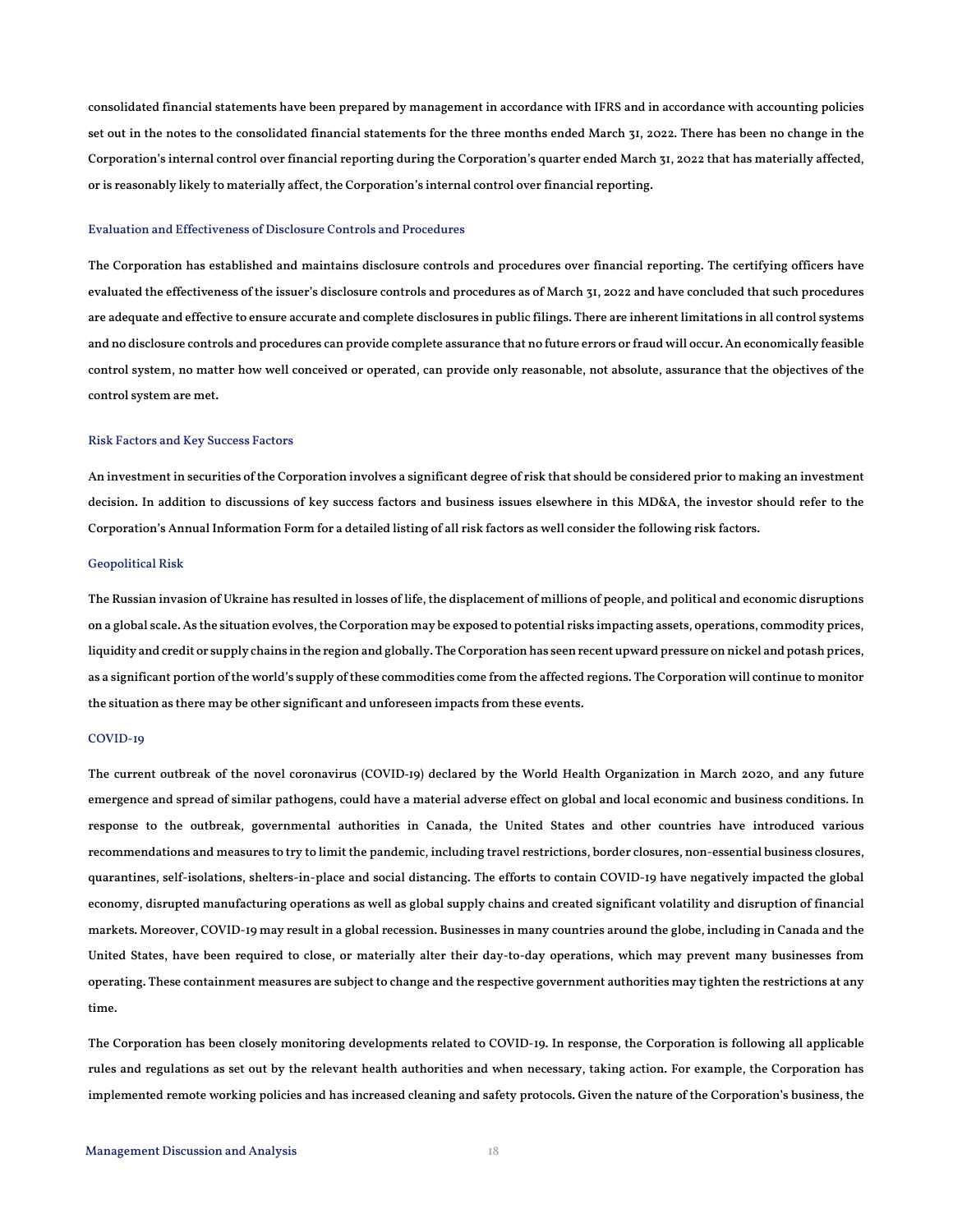impacts of COVID-19 on the Corporation to date have not been material and the Corporation does not anticipate any future material disruptions in its ability to conduct its business as a result of COVID-19. Further the Corporation is not aware of any material impacts on the Corporation's royalty or other assets. However, the extent to which COVID-19 will impact the Corporation's operations will depend on future developments, which are highly uncertain and cannot be predicted with confidence, including: actions that may be taken by governments and private businesses to attempt to contain COVID-19, the duration of the outbreak and new information that may emerge concerning the severity of COVID-19, among others. In particular, while the impact of COVID-19 on the mineral and mining sector as well as the supply chain in the construction and development space has not yet resulted in any material widespread issues, the potential for future issues stemming from COVID-19 still exists. Any present or future impacts in these areas could influence existing operations, projects under development and delay the development of future projects.

The Corporation may take further actions as may be required by government authorities or as it determines are in the best interests of its business partners. There is no guarantee that the Corporation, or mine operators and or developers in which the Corporation invests, will not experience significant disruptions in the future. Moreover, the spread of COVID-19 globally is expected to have a material adverse effect on global and regional economies and could negatively impact stock markets. These adverse effects on the economy, the stock market and potentially the Corporation's share price could adversely impact the Corporation's ability to raise capital. Any of these developments, and others, could have a material adverse effect on the Corporation's profitability, results of operation and financial condition, could delay its business development plans and could heighten many of the risks described in the Risk Factors section.

# Outstanding Share Data

At May 10, 2022 the Corporation had 47,855,837 common shares outstanding and 874,380 stock options outstanding.

### Non-GAAP Financial Measures

Management uses these measures to monitor the financial performance of the Corporation and its operating segments and believes these measures enable investors and analysts to compare the Corporation's financial performance with its competitors and/or evaluate the results of its underlying business. These measures are intended to provide additional information, not to replace International Financial Reporting Standards (IFRS) measures, and do not have a standard definition under IFRS and should not be considered in isolation or as a substitute for measures of performance prepared in accordance with IFRS. As these measures do not have a standardized meaning, they may not be comparable to similar measures provided by other companies.

The non-GAAP financial measures are reconciled to the most directly comparable IFRS measure in the sections below. Tabular amounts are presented in thousands of Canadian dollars.

#### Attributable revenue

Attributable revenue is defined by the Corporation as total revenue and other income from the consolidated financial statements plus the Corporation's proportionate share of gross royalty revenue in the joint ventures. The Corporation's key decision makers use attributable royalty revenue and related attributable royalty expenses as a basis to evaluate the business performance. The attributable royalty revenue amounts, together with amortization of royalty interests, general and administrative costs and mining tax, are not reported gross in the consolidated statement of earnings (loss) since the royalty revenues are being generated in a joint venture in accordance with IFRS 11 Joint Arrangements which requires net reporting as an equity pick up. Management uses this measure to reflect the Corporation's economic

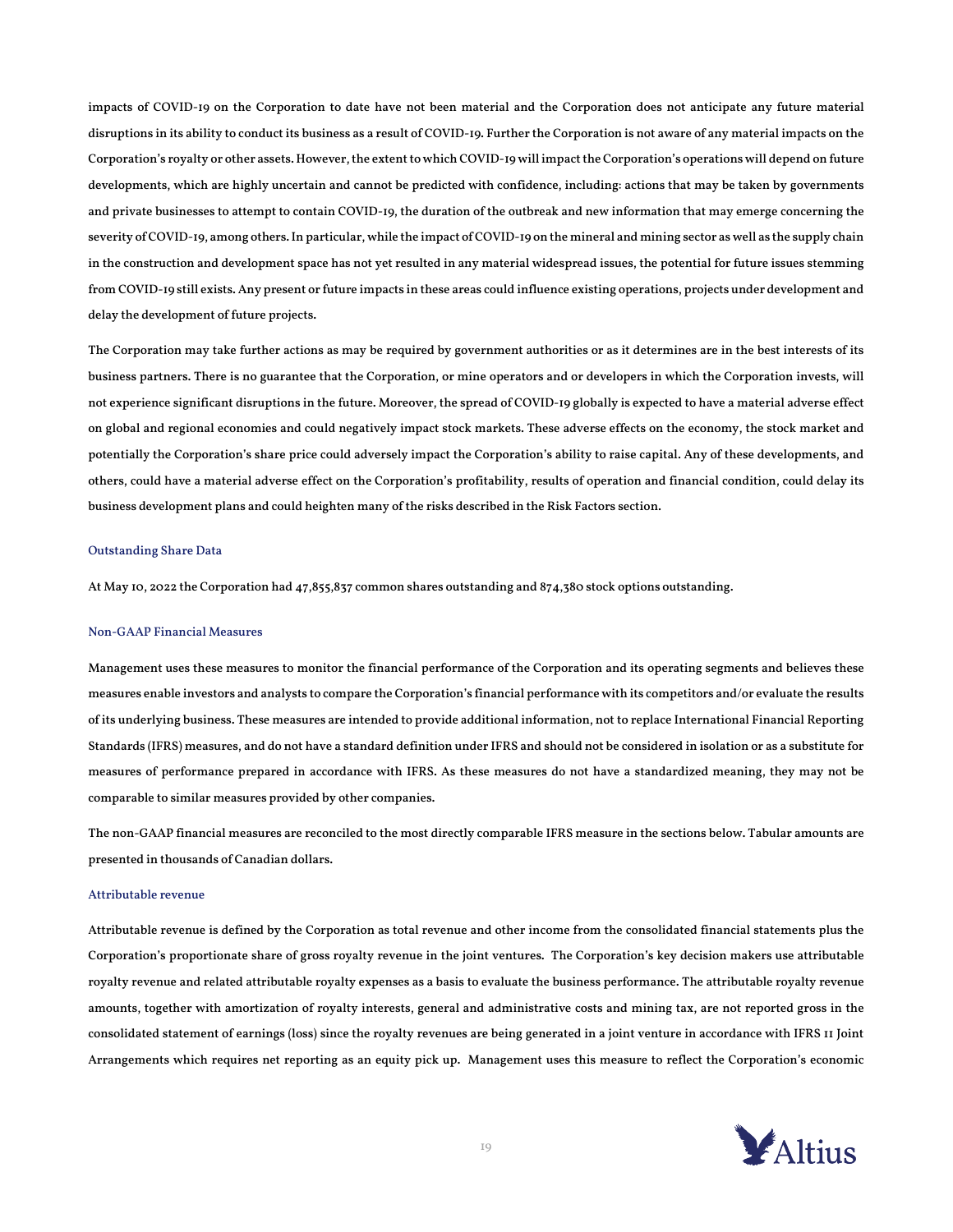interest in its operations prior to the application of equity accounting to help allocate financial resources and provide investors with information that it believes is useful in understanding the scope of its business, irrespective of the accounting treatment.

Attributable royalty revenue per share is calculated using attributable royalty revenue as numerator divided by the basic weighted average number of shares for the period as the denominator.

| In Thousands of Canadian Dollars                   | Three months ended        |                    |                                      |                          |  |  |
|----------------------------------------------------|---------------------------|--------------------|--------------------------------------|--------------------------|--|--|
| Attributable revenue                               | March 31, 2022            | December 31, 2021  | September 30, 2021                   | une 30, 2021             |  |  |
| Revenue                                            |                           |                    |                                      |                          |  |  |
| Attributable royalty                               | 25,492                    | S,<br>$23,456$ \$  | $20,808$ \$                          | 21,906                   |  |  |
| Project generation                                 | 2,999                     | 96                 | ۰                                    | $\overline{\phantom{a}}$ |  |  |
| Attributable revenue                               | 28,491                    | 23,552             | 20,808                               | 21,906                   |  |  |
| Adjust: joint venture revenue                      | (I, 404)                  | (927)              | (45I)                                | (708)                    |  |  |
| IFRS revenue per consolidated financial statements | $\mathbf{s}$<br>27,087 \$ | $22,625$ \$        | $20,357$ \$                          | 21,198                   |  |  |
|                                                    |                           |                    |                                      |                          |  |  |
| Attributable royalty revenue per share             | \$<br>$0.62$ \$           | $0.57$ \$          | $0.50$ \$                            | 0.53                     |  |  |
|                                                    |                           |                    |                                      |                          |  |  |
| In Thousands of Canadian Dollars                   |                           | Three months ended |                                      |                          |  |  |
| Attributable revenue                               | March 31, 2021            |                    | December 30, 2020 September 30, 2020 | June 30, 2020            |  |  |
| Revenue                                            |                           |                    |                                      |                          |  |  |
| Attributable royalty                               | \$<br>$17,760$ \$         | $21,959$ \$        | $16,229$ \$                          | 13,035                   |  |  |
| Project generation                                 | 408                       |                    | ٠                                    | ٠                        |  |  |
| Attributable revenue                               | 18,168                    | 21,959             | 16,229                               | 13,035                   |  |  |
| Adjust: joint venture revenue                      | (666)                     | (484)              | (966)                                | (2,765)                  |  |  |
| IFRS revenue per consolidated financial statements | \$<br>17,502              | S<br>$21,475$ \$   | 15,263                               | -\$<br>10,270            |  |  |
|                                                    |                           |                    |                                      |                          |  |  |
| Attributable royalty revenue per share             | \$<br>$0.43 \text{ }$ \$  | 0.53               | $0.39$ \$<br>- \$                    | 0.3I                     |  |  |

# Adjusted operating cash flow

Adjusted operating cash flow is defined as cash provided (used) in operations in the consolidated financial statements adjusted for inclusion of the Corporation's proportionate share of cash flows from operations from joint ventures. Adjusted operating cash flow is used by management, and management believes this information is used by investors, to analyze cash flows generated from operations and assess the ability of its operations to provide cash or its use of cash, after funding cash capital requirements, to service current and future working capital needs and service debt.

Adjusted operating cash flow per share is calculated using adjusted operating cash flow as the numerator and the basic weighted average number of shares for the period as the denominator.

The tables below reconciles cash provided (used) by for operating activities per the financial statements to adjusted cash operating cash flow: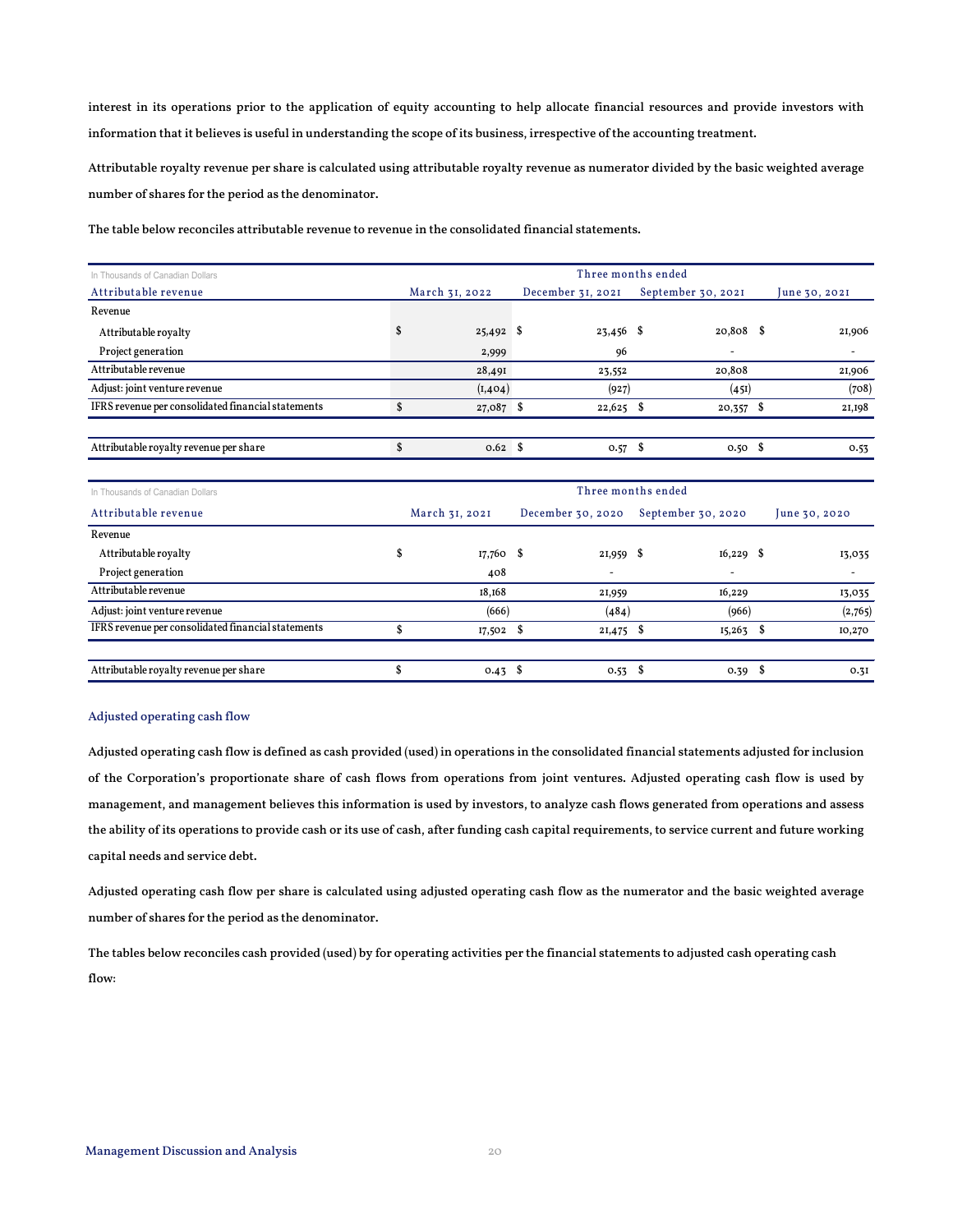| In Thousands of Canadian Dollars          | Three months ended |                   |                   |             |                     |      |               |
|-------------------------------------------|--------------------|-------------------|-------------------|-------------|---------------------|------|---------------|
| Adjusted operating cash flow              |                    | March 31, 2022    | December 31, 2021 |             | September 30, 2021  |      | June 30, 2021 |
| Cash flow from operations                 | \$                 | $13,804$ \$       |                   | $15,539$ \$ | $18,362$ \$         |      | 5,332         |
| Adjust: cash received from joint ventures |                    | 423               |                   | 338         | 540                 |      | 498           |
| Adjusted operating cash flow              | \$                 | $14,227$ \$       |                   | $15,877$ \$ | $18,902$ \$         |      | 5,830         |
|                                           |                    |                   |                   |             |                     |      |               |
| Adjusted operating cash flow per share    | \$                 | $0.35$ \$         |                   | $0.38$ \$   | $0.46$ \$           |      | 0.14          |
|                                           |                    |                   |                   |             |                     |      |               |
| In Thousands of Canadian Dollars          |                    |                   |                   |             | Three months ended. |      |               |
| Adjusted operating cash flow              |                    | March 31, 2021    | December 31, 2020 |             | September 30, 2020  |      | June 30, 2020 |
| Cash flow from operations                 | \$                 | $8,540$ \$        | 10,179            | - \$        | $4,627$ \$          |      | 10,139        |
| Adjust: cash received from joint ventures |                    | 270               | 3,34I             |             | 2,703               |      | 3,239         |
| Adjusted operating cash flow              | \$                 | $8,810$ \$        | $13,520$ \$       |             | 7,330 \$            |      | 13,378        |
|                                           |                    |                   |                   |             |                     |      |               |
| Adjusted operating cash flow per share    | \$                 | 0.2I <sub>5</sub> | 0.33              | - \$        | 0.18                | - \$ | 0.32          |

# Adjusted EBITDA

Adjusted EBITDA is defined by the Corporation as net earnings (loss) before taxes, amortization, interest, non-recurring items, non-cash amounts such as impairment, losses and gains, and share based compensation. The Corporation also adjusts earnings in joint ventures (the GBR joint venture and Labrador Nickel Royalty Limited Partnership ("LNRLP")) to reflect our proportionate share of EBITDA on those joint ventures assets which exclude amortization of royalty interests as well as adjusting for any one time items. Adjusted EBITDA is a useful measure of the performance of our business, especially for demonstrating the impact that EBITDA in joint ventures have on the overall business. Management uses adjusted EBITDA as a proxy for the cash generated in a given period that will be available to fund the Corporation's future operations, growth opportunities, shareholder dividends and to service debt obligations as well as to provide a level of comparability to similar entities. Management believes adjusted EBITDA provides useful information to investors in evaluating the Corporation's operating results in the same manner as Management and the Board of Directors.

Adjusted EBITDA per share is calculated using adjusted EBITDA as the numerator and the basic weighted average number of shares for the period as the denominator.

EBITDA margin is calculated using adjusted EBITDA as the numerator and attributable revenue as the denominator.

The table below reconciles net earnings (loss) per the financial statements to adjusted EBITDA:

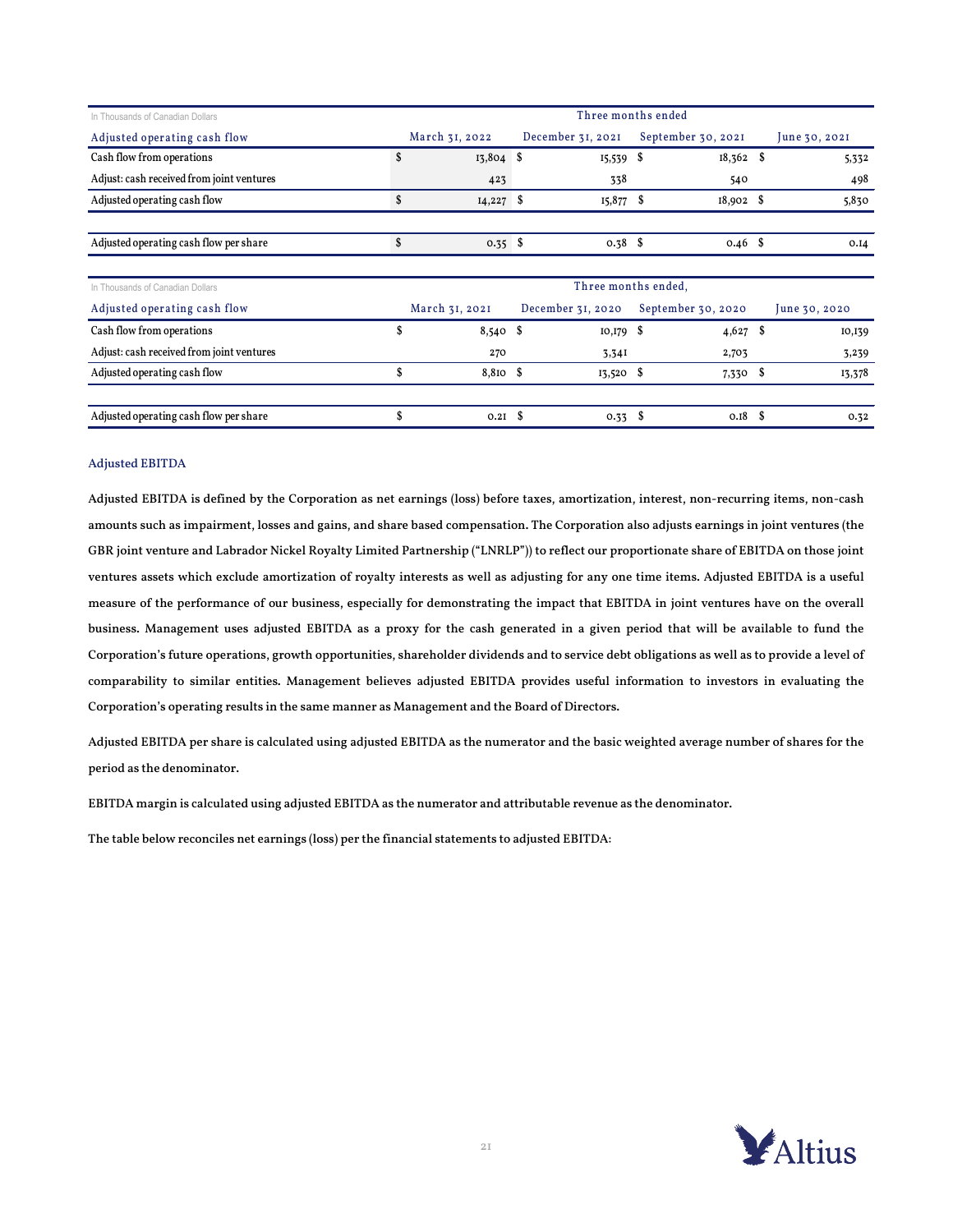| In Thousands of Canadian Dollars                                    | Three months ended |                |    |                   |                                   |              |               |  |
|---------------------------------------------------------------------|--------------------|----------------|----|-------------------|-----------------------------------|--------------|---------------|--|
| <b>Adjusted EBITDA</b>                                              |                    | March 31, 2022 |    | December 31, 2021 | September 30, 2021                |              | June 30, 2021 |  |
| Earnings before income taxes                                        | \$                 | 16,076 \$      |    | 4,234             | $\mathbf{\hat{s}}$<br>$IO,774$ \$ |              | 16,478        |  |
| Addback(deduct):                                                    |                    |                |    |                   |                                   |              |               |  |
| Amortization and depletion                                          |                    | 6,594          |    | 6,295             | 6,191                             |              | 5,603         |  |
| Exploration and evaluation assets abandoned or impaired             |                    | $\overline{a}$ |    | ä,                |                                   |              | 2,889         |  |
| Share based compensation                                            |                    | 481            |    | 698               | 611                               |              | 993           |  |
| Interest on long-term debt                                          |                    | I,453          |    | 1,510             | 2,009                             |              | I,488         |  |
| Realized gain on disposal of derivatives                            |                    |                |    | (1,675)           | (3,370)                           |              | (I, 076)      |  |
| Unrealized loss (gain) on fair value adjustment of derivatives      |                    | 313            |    | I,I4I             | 2,273                             |              | 975           |  |
| Dilution gain on issuance of shares in associates and joint venture |                    |                |    | $\left(1\right)$  | (206)                             |              | (15)          |  |
| Share of (earnings) loss and impairment reversal in associates      |                    |                |    | (2)               |                                   |              | 165           |  |
| Loss from joint ventures                                            |                    | (629)          |    | (132)             | <b>189</b>                        |              | 190           |  |
| LNRLP EBITDA(I)                                                     |                    | 499            |    | 497               | 346                               |              | 512           |  |
| GBR EBITDA(2)                                                       |                    | 333            |    | (208)             | (360)                             |              | (487)         |  |
| Impairment of goodwill and royalty interests                        |                    |                |    | 6,031             | ä,                                |              | ÷.            |  |
| Foreign exchange loss (gain)                                        |                    | (539)          |    | (145)             | 690                               |              | (446)         |  |
| Gain on disposal of mineral property                                |                    | (996)          |    | (495)             | (2, 247)                          |              | (1,962)       |  |
| Gain on reclassification of associate                               |                    |                |    |                   |                                   |              | (7, 595)      |  |
| <b>Adjusted EBITDA</b>                                              | \$                 | 23,585 \$      |    | $17,748$ \$       | 16,900                            | $\mathbf{s}$ | 17,712        |  |
| Adjusted EBITDA per share                                           | \$                 | 0.57           | \$ | $0.43$ \$         | $0.4I$ \$                         |              | 0.43          |  |
| (1) LNRLP EBITDA                                                    |                    |                |    |                   |                                   |              |               |  |
| Revenue                                                             | \$                 | 632 \$         |    | 628 \$            | 429 \$                            |              | 653           |  |
| Mining taxes                                                        |                    | (127)          |    | (131)             | (86)                              |              | (130)         |  |
| Admin charges                                                       |                    | (6)            |    |                   | $\overline{3}$                    |              | (II)          |  |
| <b>LNRLP Adjusted EBITDA</b>                                        | $\mathbb S$        | 499 \$         |    | 497 \$            | 346 \$                            |              | 512           |  |
| (2) GBR EBITDA                                                      |                    |                |    |                   |                                   |              |               |  |
| Revenue                                                             | \$                 | 770 \$         |    | 299               | - \$                              | 22S          | 55            |  |
| Operating income (expenses)                                         |                    | (437)          |    | (507)             | (382)                             |              | (542)         |  |
| <b>GBR Adjusted EBITDA</b>                                          | \$                 | 333 \$         |    | $(208)$ \$        | $(360)$ \$                        |              | (487)         |  |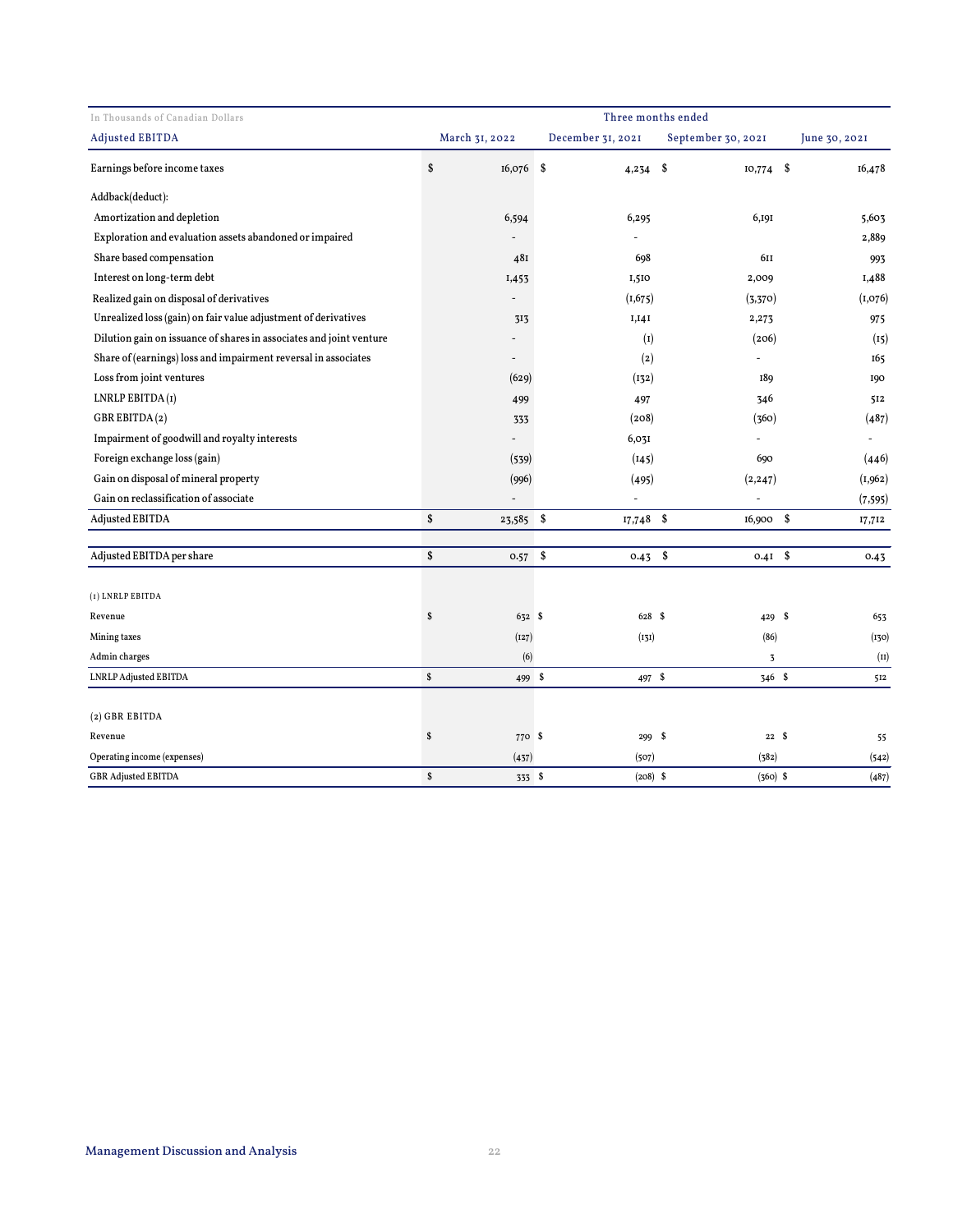| In Thousands of Canadian Dollars                                    | Three months ended |                   |                       |                        |  |  |  |  |  |
|---------------------------------------------------------------------|--------------------|-------------------|-----------------------|------------------------|--|--|--|--|--|
| Reconciliation to IFRS measures                                     | March 31, 2021     | December 31, 2020 | September 30,         | June 30, 2020          |  |  |  |  |  |
| <b>Adjusted EBITDA</b><br>Earnings (loss) before income taxes       | \$<br>13,688       | \$<br>$16,308$ \$ | 2020<br>$(38,338)$ \$ | 4,021                  |  |  |  |  |  |
|                                                                     |                    |                   |                       |                        |  |  |  |  |  |
| Addback(deduct):                                                    |                    |                   |                       |                        |  |  |  |  |  |
| Amortization and depletion                                          | 4,824              | 5,787             | 4,939                 | 3,408                  |  |  |  |  |  |
| Exploration and evaluation assets abandoned or impaired             |                    |                   |                       | IO                     |  |  |  |  |  |
| Share based compensation                                            | 716                | 461               | 487                   | 2,550                  |  |  |  |  |  |
| Interest on long-term debt                                          | 1,817              | 1,965             | 2,360                 | 1,853                  |  |  |  |  |  |
| Gain on disposal of investments                                     |                    | (241)             | (368)                 |                        |  |  |  |  |  |
| Unrealized (gain) loss on fair value adjustment of derivatives      | (4, 224)           | (1,613)           | 897                   | (2,162)                |  |  |  |  |  |
| Dilution gain on issuance of shares in associates and joint venture | (358)              | (290)             | (2,634)               |                        |  |  |  |  |  |
| Share of (earnings) loss and impairment in associates               | (I, 426)           | (136)             | (36)                  | 276                    |  |  |  |  |  |
| (Earnings) loss from joint ventures                                 | 133                | 152               | (459)                 | (I,008)                |  |  |  |  |  |
| LNRLP EBITDA <sup>(1)</sup>                                         | 504                | 280               | 330                   | 70                     |  |  |  |  |  |
| Prairie Royalties EBITDA <sup>(2)</sup>                             | $\overline{a}$     | $\overline{a}$    | 532                   | 2,671                  |  |  |  |  |  |
| GBR EBITDA $(3)$                                                    | (455)              | (171)             |                       | $\overline{a}$         |  |  |  |  |  |
| Impairment of royalty interests                                     |                    | 530               | 45,617                |                        |  |  |  |  |  |
| Foreign currency (gain) loss                                        | (629)              | (1,622)           | (901)                 | (1,641)                |  |  |  |  |  |
| Gain on deconsolidation of subsidiary                               |                    | (790)             |                       |                        |  |  |  |  |  |
| Gain on disposal of royalty interest                                |                    | (2,997)           |                       |                        |  |  |  |  |  |
| <b>Adjusted EBITDA</b>                                              | \$<br>14,590       | \$<br>17,623      | \$<br>12,426          | \$<br>10,048           |  |  |  |  |  |
| Adjusted EBITDA per share                                           | \$<br>0.35         | \$<br>0.43        | \$<br>0.30            | \$<br>0.24             |  |  |  |  |  |
| (1) LNRLP EBITDA                                                    |                    |                   |                       |                        |  |  |  |  |  |
| Revenue                                                             | \$<br>631          | \$<br>358         | \$<br>434             | \$<br>93               |  |  |  |  |  |
| Mining taxes                                                        | (126)              | (71)              | (87)                  | (19)                   |  |  |  |  |  |
| Admin charges                                                       | (1)                | (7)               | (17)                  | (4)                    |  |  |  |  |  |
| <b>LNRLP Adjusted EBITDA</b>                                        | \$<br>504          | \$<br>280         | \$<br>330             | 70<br>\$               |  |  |  |  |  |
|                                                                     |                    |                   |                       |                        |  |  |  |  |  |
| (2) Prairie Royalties EBITDA                                        |                    |                   |                       |                        |  |  |  |  |  |
| Revenue                                                             | \$                 | \$                | \$<br>532             | \$<br>2,672            |  |  |  |  |  |
| Operating income (expenses)                                         |                    |                   |                       | (1)                    |  |  |  |  |  |
| Prairie Royalties Adjusted EBITDA                                   | \$                 | \$                | \$<br>532             | $\mathfrak s$<br>2,671 |  |  |  |  |  |
| (3) GBR EBITDA                                                      |                    |                   |                       |                        |  |  |  |  |  |
| Revenue                                                             | \$<br>35           | \$<br>$126$ \$    |                       | \$                     |  |  |  |  |  |
| Operating income (expenses)                                         | (490)              | (297)             | $\sim$                | ٠                      |  |  |  |  |  |
| <b>GBR Adjusted EBITDA</b>                                          | \$<br>$(455)$ \$   | $(171)$ \$        | ÷                     | \$                     |  |  |  |  |  |

# Adjusted net earnings

The Corporation defines adjusted net earnings (loss) as net earnings (loss) per the financial statements less items not reflective of operational performance. These adjusting items include, but are not limited to, impairment charges, gains and losses on the acquisition or disposal of investments or other assets, foreign exchange gains and losses, gains and losses on derivatives and other one-time adjustments as required. While some adjustments are recurring (such as foreign exchange (gain) loss and revaluation of derivatives), management believes that they do not reflect the Corporation's operational performance or future operational performance. Management uses these measures internally and believes that they provide investors with performance measures with which to assess the Corporation's core operations by adjusting for items or transactions that are not reflective of its core operating activities.

Adjusted net earnings/loss per share calculated using adjusted net earnings as the numerator and the basic weighted-average number of shares for the period.

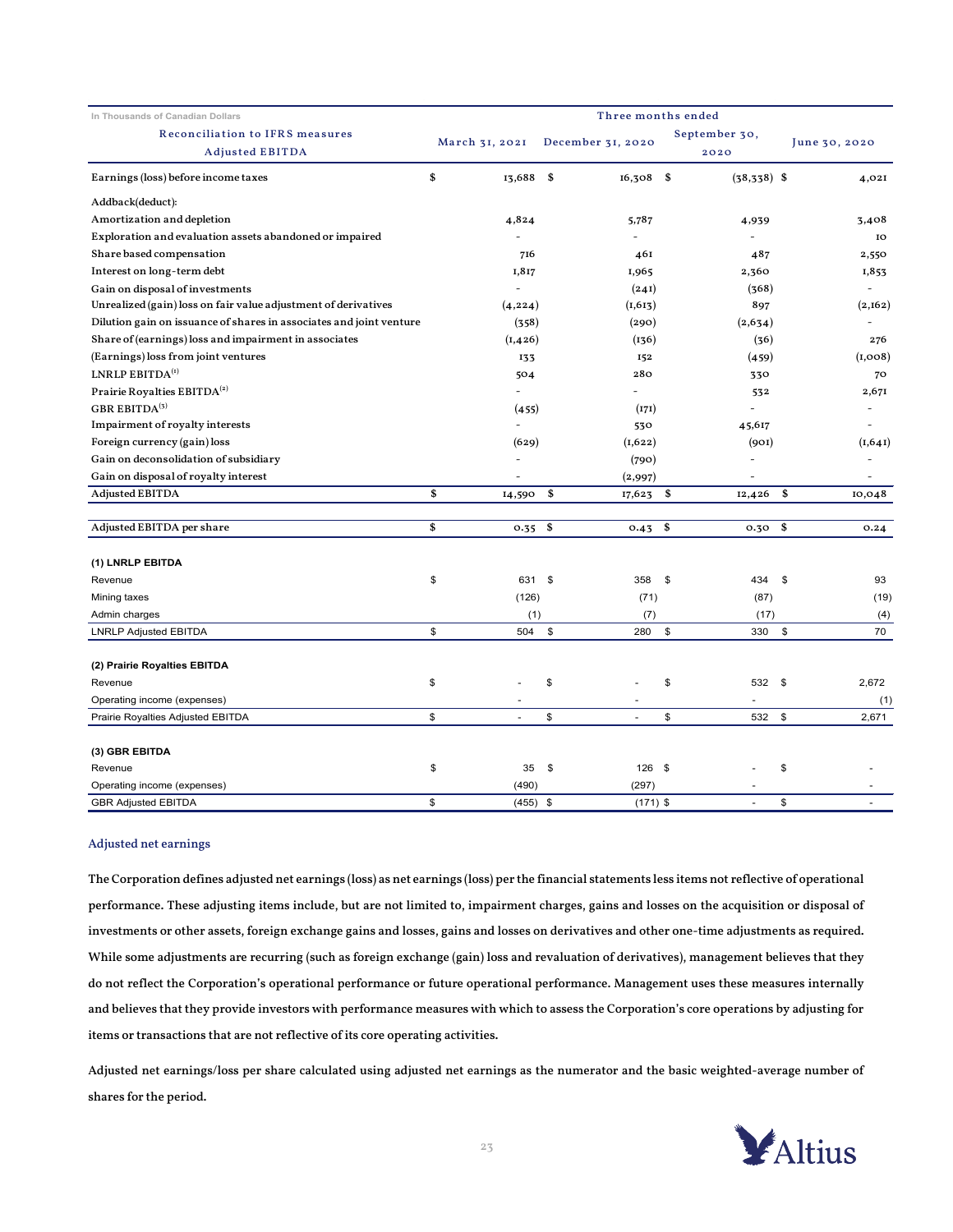The tables below reconcile net earnings (loss) and net earnings (loss) per share, both per the financial statements, to adjusted net earnings

(loss) and adjusted net earnings (loss) per share.

| In Thousands of Canadian Dollars                             | Three months ended |                |                          |                                      |      |               |  |  |
|--------------------------------------------------------------|--------------------|----------------|--------------------------|--------------------------------------|------|---------------|--|--|
| <b>Adjusted Net Earnings</b>                                 |                    | March 31, 2022 |                          | December 31, 2021 September 30, 2021 |      | June 30, 2021 |  |  |
| Net earnings attributable to common                          | \$                 | $12,088$ \$    | $2,801$ \$               | $9,947$ \$                           |      | 15,612        |  |  |
| Addback (deduct):                                            |                    |                |                          |                                      |      |               |  |  |
| Unrealized loss on fair value adjustment of derivatives      |                    | 313            | I, I4I                   | 2,273                                |      | 975           |  |  |
| Foreign exchange (gain) loss                                 |                    | (539)          | (145)                    | 690                                  |      | (446)         |  |  |
| Impairment of royalty interest and goodwill                  |                    |                | 6,03I                    |                                      |      | 2,889         |  |  |
| Realized gain on disposal of derivatives                     |                    |                | (I, 675)                 | (3,370)                              |      | (I, 076)      |  |  |
| Gain on disposal of mineral property                         |                    | (996)          | (495)                    | (2, 247)                             |      | (I, 962)      |  |  |
| Debt extinguishment costs                                    |                    |                | $\overline{\phantom{a}}$ | 654                                  |      |               |  |  |
| Gain on equity investments and joint ventures <sup>(1)</sup> |                    |                | $\overline{\phantom{a}}$ |                                      |      | (7, 445)      |  |  |
| Non-recurring other income                                   |                    | (2,879)        |                          |                                      |      |               |  |  |
| Tax impact                                                   |                    | 841            | 273                      | 440                                  |      | 993           |  |  |
| Adjusted net earnings                                        | \$                 | $8,828$ \$     | 7,931 \$                 | $8,387$ \$                           |      | 9,540         |  |  |
| Adjusted net earnings per share                              | \$                 | $0.2I$ \$      | $0.19$ \$                | 0.20                                 | - \$ | 0.23          |  |  |

<sup>(1)</sup> Includes the following items from the consolidated statement of net earnings (loss): (loss) earnings from joint ventures, gain on loss of control of subsidiary, dilution gain on issuance of shares by an associate and joint venture, and gain on reclassification of an associate.

| In Thousands of Canadian Dollars                                    |    | Three months ended       |    |                                      |  |                |                          |  |  |
|---------------------------------------------------------------------|----|--------------------------|----|--------------------------------------|--|----------------|--------------------------|--|--|
| <b>Adjusted Net Earnings</b>                                        |    | March 31, 2021           |    | December 31, 2020 September 30, 2020 |  |                | June 30, 2020            |  |  |
| Net earnings (loss) attributable to common                          | \$ | $II,663$ \$              |    | $12,422$ \$                          |  | $(39, 923)$ \$ | 4,186                    |  |  |
| Addback (deduct):                                                   |    |                          |    |                                      |  |                |                          |  |  |
| Unrealized (gain) loss on fair value adjustment of derivatives      |    | (4, 224)                 |    | $(I, 6I_3)$                          |  | 897            | (2,162)                  |  |  |
| Foreign exchange gain                                               |    | (629)                    |    | (I, 622)                             |  | (90I)          | (I, 64I)                 |  |  |
| Impairment of royalty interest and goodwill                         |    | $\overline{\phantom{a}}$ |    | 530                                  |  | 45,617         |                          |  |  |
| Gain on disposal of mineral property                                |    | $\overline{\phantom{0}}$ |    | (2,997)                              |  |                | $\overline{\phantom{a}}$ |  |  |
| (Gain) loss on equity investments and joint ventures <sup>(1)</sup> |    | (I, 784)                 |    | (I, 2I6)                             |  | (2,670)        | 276                      |  |  |
| Tax impact                                                          |    | I,097                    |    | I,908                                |  | 537            | 767                      |  |  |
| Adjusted net earnings                                               |    | $6,123$ \$               |    | $7,412$ \$                           |  | \$<br>3,557    | 1,426                    |  |  |
| Adjusted net earnings per share                                     | \$ | 0.15                     | \$ | $0.18$ \ $\frac{6}{3}$               |  | $0.09$ \$      | 0.04                     |  |  |

<sup>(1)</sup> Includes the following items from the consolidated statement of net earnings (loss): (loss) earnings from joint ventures, gain on loss of control of subsidiary, dilution gain on issuance of shares by an associate and joint venture, and gain on reclassification of an associate.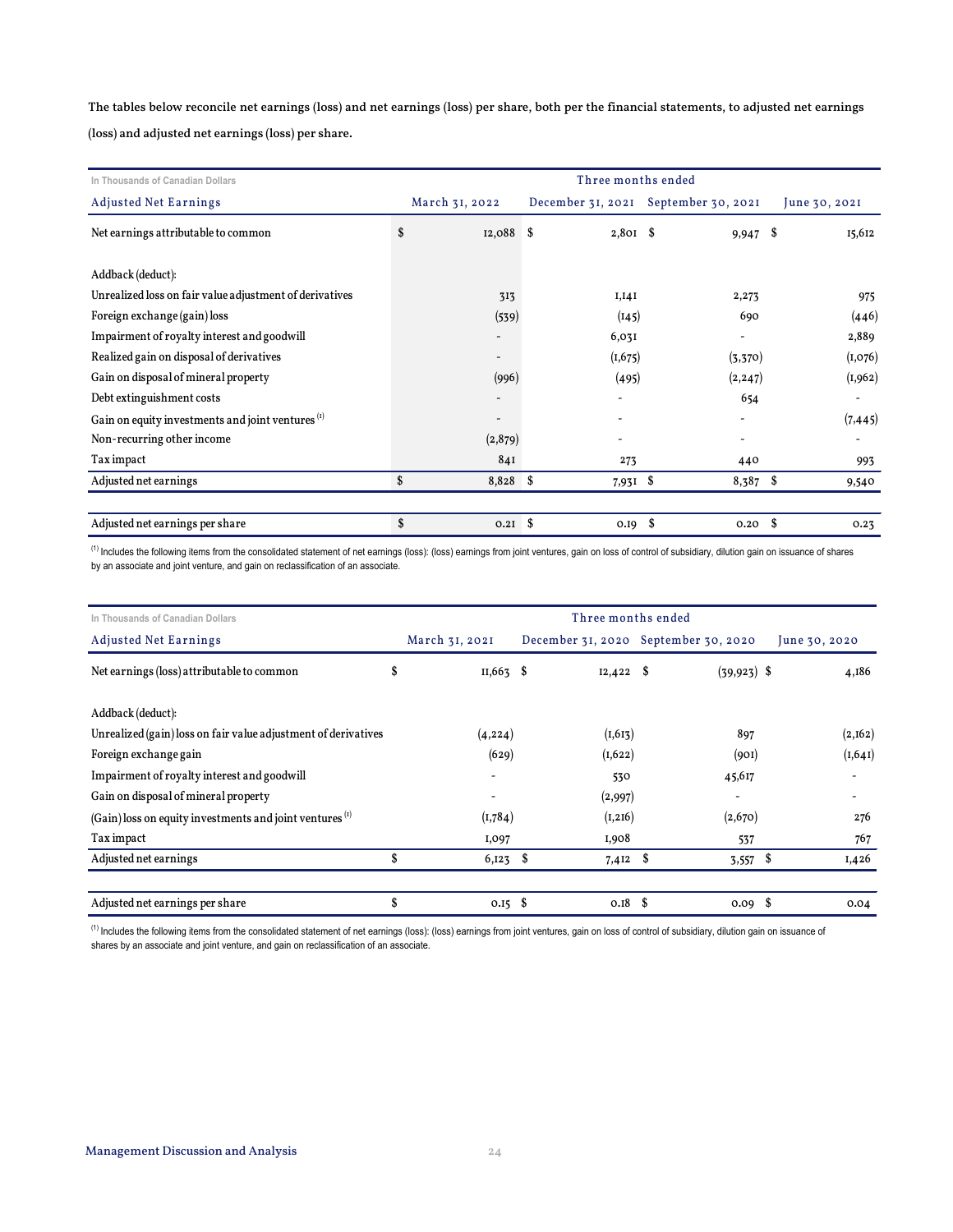# Appendix 1 – Summary of Producing Royalties and Streaming Interests

| Mine / Project     | <b>Primary Commodity</b>    | Operator                               | <b>Revenue Basis</b>                 |
|--------------------|-----------------------------|----------------------------------------|--------------------------------------|
| Chapada            | Copper                      | <b>Lundin Mining</b>                   | 3.7% of payable copper stream        |
| 777                | Zinc, Copper, Gold & Silver | <b>Hudbay Minerals</b>                 | 4% Net smelter return ("NSR")        |
| Genesee            | Coal (Electricity)          | Westmoreland/Capital Power Corporation | Tonnes x indexed multiplier          |
| <b>Sheerness</b>   | Coal (Electricity)          | Westmoreland/ATCO/TransAlta            | Tonnes x indexed multiplier          |
| Rocanville         | Potash                      | Nutrien                                | Revenue                              |
| Allan              | Potash                      | Nutrien                                | Revenue                              |
| Cory               | Potash                      | Nutrien                                | Revenue                              |
| Patience Lake      | Potash                      | Nutrien                                | Revenue                              |
| Vanscoy            | Potash                      | Nutrien                                | Revenue                              |
| Esterhazy          | Potash                      | Mosaic                                 | Revenue                              |
| Voisey's Bay       | Nickel, Copper, Cobalt      | Vale                                   | 0.3% GSR on 50% of gross metal value |
| IOC                | Iron                        | Iron Ore Company of Canada             | 7% Gross Overriding Royalty ("GOR")* |
| Carbon Development | Potash, other               | Various                                | Revenue                              |

\* Held indirectly through common shares of Labrador Iron Ore Royalty Corporation

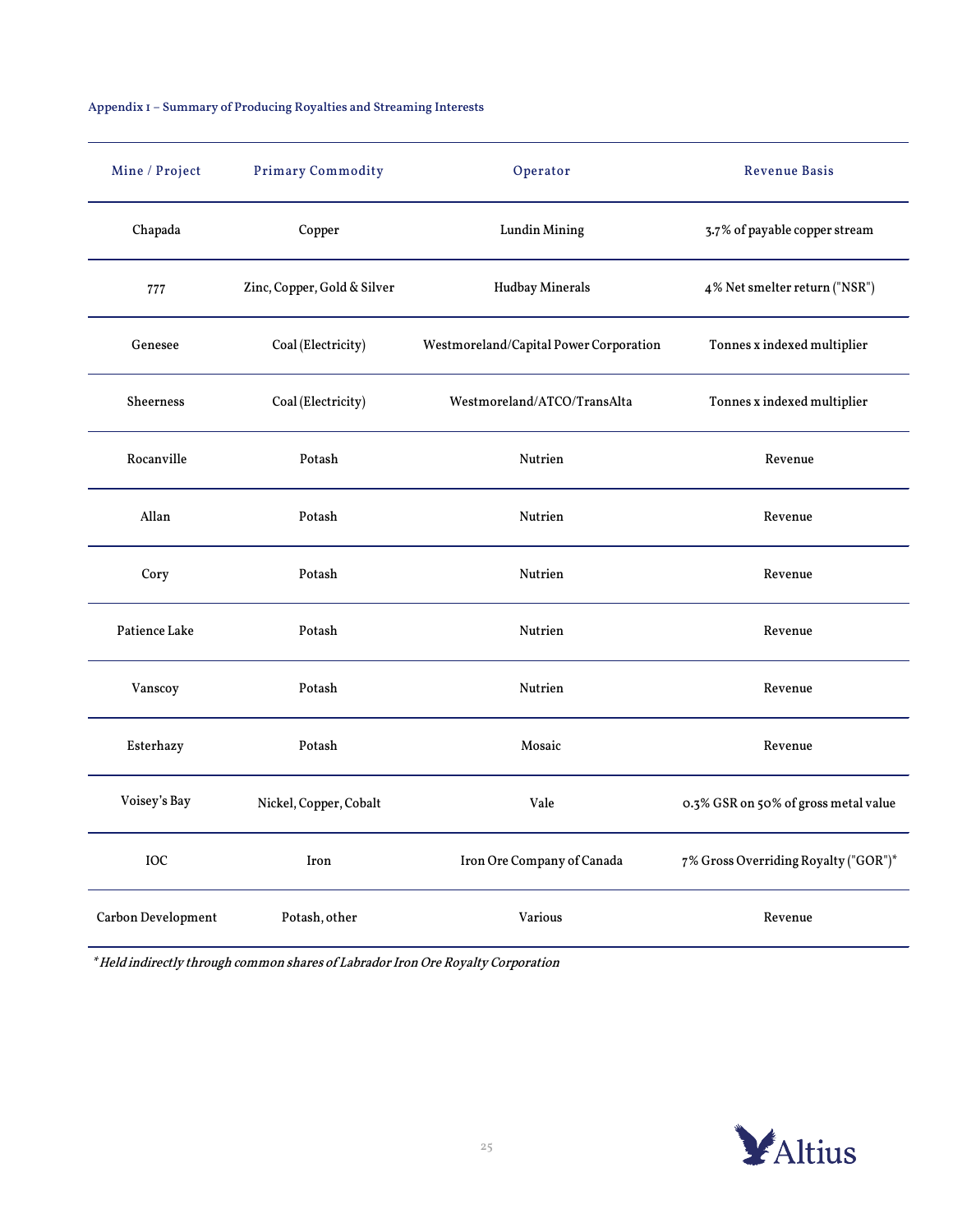Appendix 2 – Summary of Exploration and Pre-Development Stage Royalties

|                                         |                               |                                       | PRE-FEASIBILTY/FEASIBILITY/DEVELOPMENT                    |                                                                                              |
|-----------------------------------------|-------------------------------|---------------------------------------|-----------------------------------------------------------|----------------------------------------------------------------------------------------------|
| Property                                | Primary<br>Commodity          | Explorer/Developer                    | <b>Royalty Basis</b>                                      | <b>Status</b>                                                                                |
| Kami<br>(Labrador)                      | Iron                          | Champion Iron Limited                 | 3% GSR                                                    | Updated feasibility study expected by<br>Q2 2022                                             |
| Curipamba<br>(Ecuador)                  | Copper                        | <b>Adventus Mining</b><br>Corporation | 2% NSR                                                    | Feasibility study completed, updated<br>mineral resources announced and<br>financing secured |
| Tres Quebradas (3Q)<br>(Argentina)      | Lithium                       | Zijin Mining Group Co., Ltd.          | o.1% GSR                                                  | Definitive feasibility study ongoing                                                         |
| Grota de Cirilo<br>(Brazil)             | Lithium                       | Sigma Lithium Resources               | $0.1\%$ GOR*                                              | Construction initiated; Q4 2022<br>production planned                                        |
| Telkwa<br>(British Columbia)            | Met Coal                      | Allegiance Coal Limited               | 1.5-3% price based sliding scale GSR                      | Definitive feasibility study<br>completed and permitting<br>underway                         |
| Gunnison                                | Copper                        | <b>Excelsior Mining Corp.</b>         | 1.625% GSR                                                | Plant re-design and construction<br>underway                                                 |
| Silicon<br>(Nevada)                     | Gold                          | Anglo Gold Ashanti NA                 | $1.5\%$ NSR                                               | Pre-feasibility study underway                                                               |
|                                         |                               |                                       | <b>ADVANCED EXPLORATION</b>                               |                                                                                              |
| Property                                | Primary<br>Commodity          | Explorer/Developer                    | <b>Royalty Basis</b>                                      | <b>Status</b>                                                                                |
| Stellar (Alaska)                        | Copper                        | PolarX Ltd.                           | 2% NSR on gold, 1% NSR on base<br>metals                  | Resource delineation                                                                         |
| Labrador West Iron Ore<br>(Labrador)    | Iron Ore                      | High Tide Resources Corp.             | 2.75% GSR on iron ore; 2.75% NSR on<br>all other minerals | Resource delineation                                                                         |
| <b>Pickett Mountain</b><br>(Maine, USA) | Zinc, lead,<br>copper, silver | Wolfden Resources Corp                | $1.35\%$ GSR                                              | Preliminary Economic Assessment                                                              |

*\* net of mandatory government and social contribution deductions from gross sales*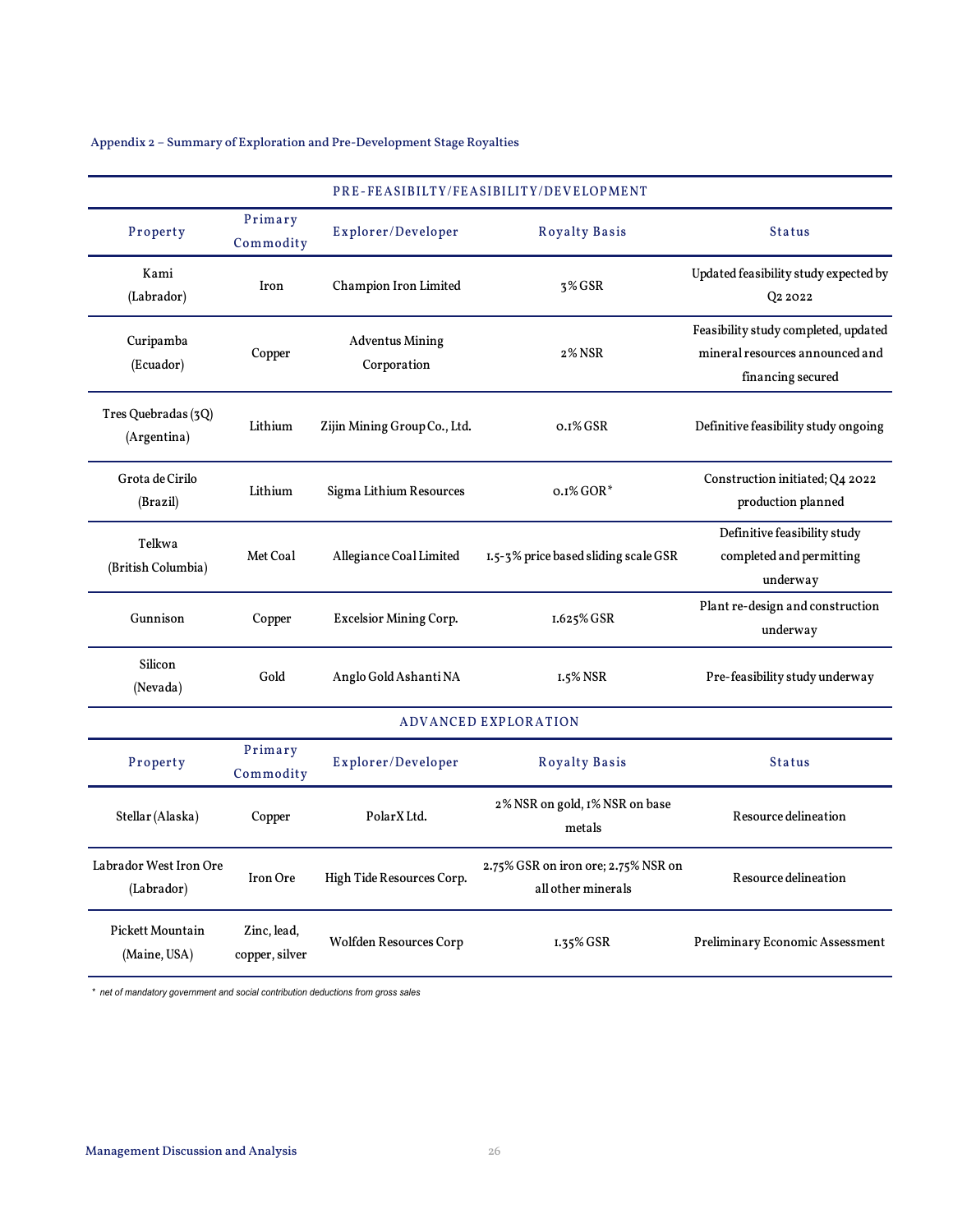|                                                        |                                      | <b>EXPLORATION</b>                                                       |                                                   |                            |
|--------------------------------------------------------|--------------------------------------|--------------------------------------------------------------------------|---------------------------------------------------|----------------------------|
| Property                                               | Primary<br>Commodity                 | Explorer or<br>Developer                                                 | <b>Royalty Basis</b>                              | <b>Status</b>              |
| Llano del Nogal<br>(Mexico)                            | Copper                               | Orogen Royalties Inc.                                                    | 1.5% NSR on PM; 1.0% NSR on BM                    | Early-stage<br>exploration |
| Cuale<br>(Mexico)                                      | Copper                               | Orogen Royalties Inc.                                                    | 1.5% NSR on PM; 1.0% NSR on BM                    | Early-stage<br>exploration |
| Jupiter<br>(Nevada)                                    | Gold                                 | Orogen Royalties Inc.                                                    | 1.0% NSR                                          | Early-stage<br>exploration |
| Metastur<br>(Spain)                                    | Cobalt                               | <b>Technology Metals (Asturmet</b><br>Recursos S.L)                      | 1.5% GSR                                          | Exploration                |
| Arcas<br>(Chile)                                       | Copper                               | AbraSilver Resource Corp.                                                | 0.98% GSR                                         | Exploration                |
| Copper Range<br>(Michigan)                             | Copper                               | N/A                                                                      | Option to acquire 1% NSR held by a third<br>party | Exploration                |
| Adeline Copper<br>(Newfoundland)                       | Copper                               | 87986 Newfoundland and<br>Labrador Inc. (Chesterfield<br>Resources Plc.) | 1.6% GSR                                          | Exploration                |
| Central Mineral Belt<br>(Labrador)                     | Copper,<br>Uranium                   | Paladin Energy Ltd                                                       | 2% NSR on all minerals except uranium             | Exploration                |
| Lappvattnet, Rormyrberget<br>(Sweden)                  | Copper, Gold,<br>Nickel,<br>Paladium | Gungnir Resources Inc.                                                   | 2% GSR, option to aquire X% NSR                   | Exploration                |
| Knaften (Sweden)                                       | Copper, Gold                         | Gungnir Resources Inc.                                                   | 1% GSR, option to acquire X% NSR                  | Exploration                |
| Mythril<br>(Quebec)                                    | Copper, Gold                         | Midland Exploration Inc                                                  | 1% NSR                                            | Exploration                |
| Cape Ray (Regional)<br>(Newfoundland)                  | Gold                                 | Cape Ray Mining Limited                                                  | 2% NSR                                            | Exploration                |
| CMB (Labrador)                                         | Gold                                 | Labrador Uranium Inc.                                                    | 2% GSR                                            | Exploration                |
| Elrond, Helm's Deep, Minas Tirith, Fangorn<br>(Quebec) | Gold                                 | Midland Exploration Inc                                                  | 1% NSR                                            | Exploration                |
| Gibson<br>(British Columbia)                           | Gold                                 | Canex Metals Inc                                                         | Option to acquire a 1.5% NSR                      | Exploration                |
| Golden Baie (Newfoundland)                             | Gold                                 | Canstar Resources Inc.                                                   | 2% NSR                                            | Exploration                |
| Golden Rose                                            | Gold                                 | Tru Precious Metals Corp                                                 | 2% NSR                                            | Exploration                |
| Hermitage (Newfoundland)                               | Gold                                 | Canstar Resources Inc.                                                   | 2% NSR                                            | Exploration                |

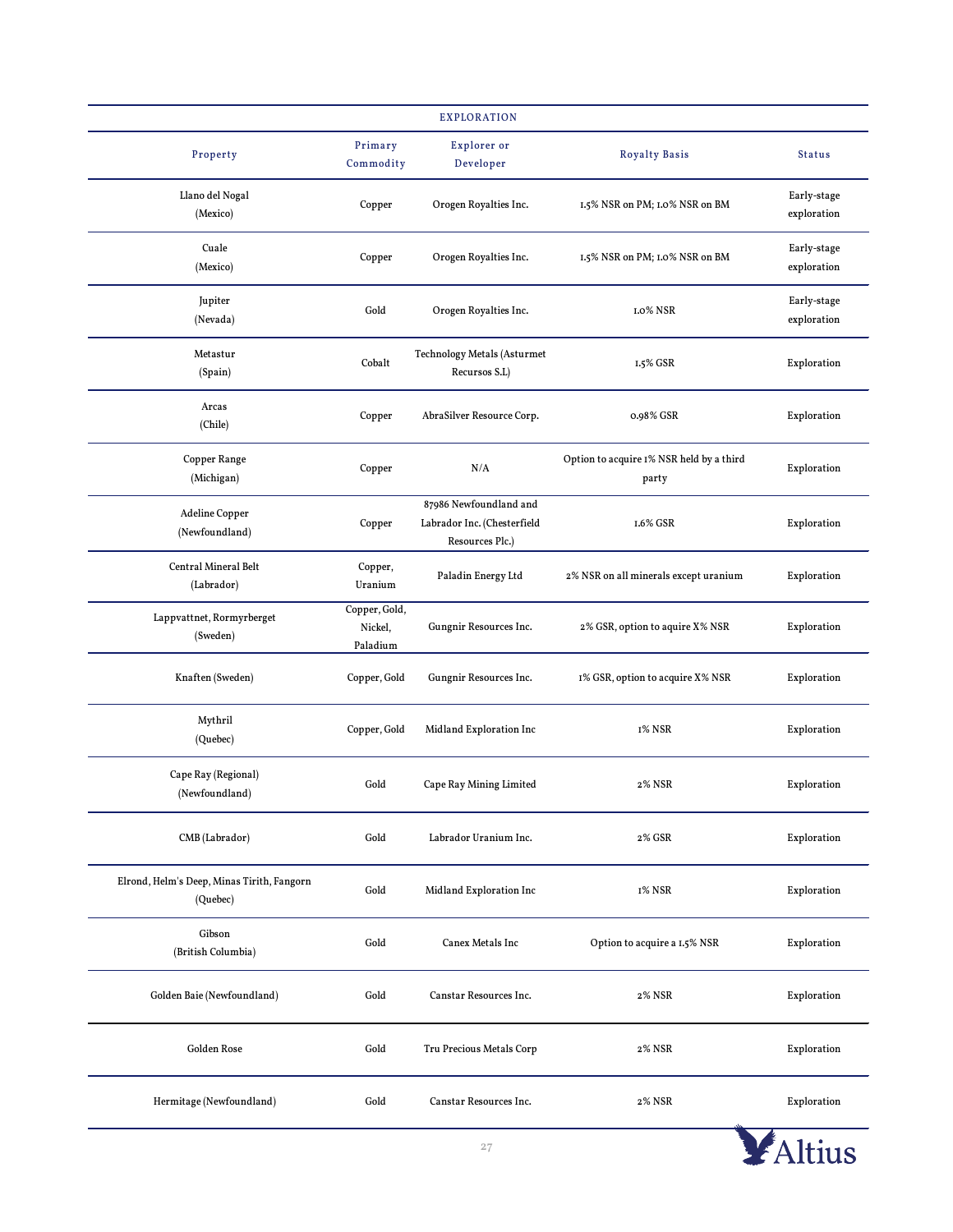|                                                            |                      | <b>EXPLORATION</b> (Continued)   |                                                       |               |
|------------------------------------------------------------|----------------------|----------------------------------|-------------------------------------------------------|---------------|
| Property                                                   | Primary<br>Commodity | <b>Explorer</b> or<br>Developer  | <b>Royalty Basis</b>                                  | <b>Status</b> |
| Viking<br>(Newfoundland)                                   | Gold                 | Magna Terra Minerals Inc.        | 2% NSR, plus I-I.5% royalties on surrounding<br>lands | Exploration   |
| Moosehead<br>(Newfoundland)                                | Gold                 | Sokoman Minerals Corp            | 2% NSR                                                | Exploration   |
| Wilding Lake, Crystal Lake, Intersection<br>(Newfoundland) | Gold                 | Canterra Minerals<br>Corporation | 2% NSR                                                | Exploration   |
| Iron Horse<br>(Labrador)                                   | Iron                 | Sokoman Minerals Corp            | 1% GSR; option to acquire additional 1.1% GSR         | Exploration   |
| <b>Florence Lake</b><br>(Labrador)                         | Nickel               | Churchill Resources Inc.         | 1.6% GSR                                              | Exploration   |
| Moria<br>(Quebec)                                          | Nickel               | Midland Exploration Inc          | 1% NSR                                                | Exploration   |
| Taylor Brook (Newfoundland)                                | Nickel               | Churchill Resources Inc.         | 1.6% GSR                                              | Exploration   |
| Voyageur<br>(Michigan)                                     | Nickel               | N/A                              | 2% NSR                                                | Exploration   |
| Sail Pond (Newfoundland)                                   | Silver, Copper       | Sterling Metals Corp.            | 2% NSR                                                | Exploration   |
| Notakwanon (Labrador)                                      | Uranium              | Labrador Uranium Inc.            | 2% GSR                                                | Exploration   |
| <b>Buchans</b><br>(Newfoundland)                           | Zinc                 | <b>Canstar Resources Inc</b>     | 2% NSR                                                | Exploration   |
| Daniel's Harbour<br>(Newfoundland)                         | Zinc                 | <b>Canstar Resources Inc</b>     | 2% NSR                                                | Exploration   |
| Kingscourt, Rathkeale, Fermoy<br>(Republic of Ireland)     | Zinc                 | South 32 Base Metals<br>Ireland  | 2% NSR on each Project                                | Exploration   |
| Lismore<br>(Republic of Ireland)                           | $\mbox{Zinc}$        | <b>BMEx Ltd</b>                  | <b>2% NSR</b>                                         | Exploration   |
| Midland (Ireland)                                          | Zinc                 | <b>BMEx Ltd</b>                  | 1% GSR                                                | Exploration   |
| Point Leamington<br>(Newfoundland)                         | Zinc                 | Callinex Mines Inc.              | 2% NSR                                                | Exploration   |
| Shire<br>(Quebec)                                          | $\mbox{Zinc}$        | Midland Exploration Inc          | 1% NSR                                                | Exploration   |